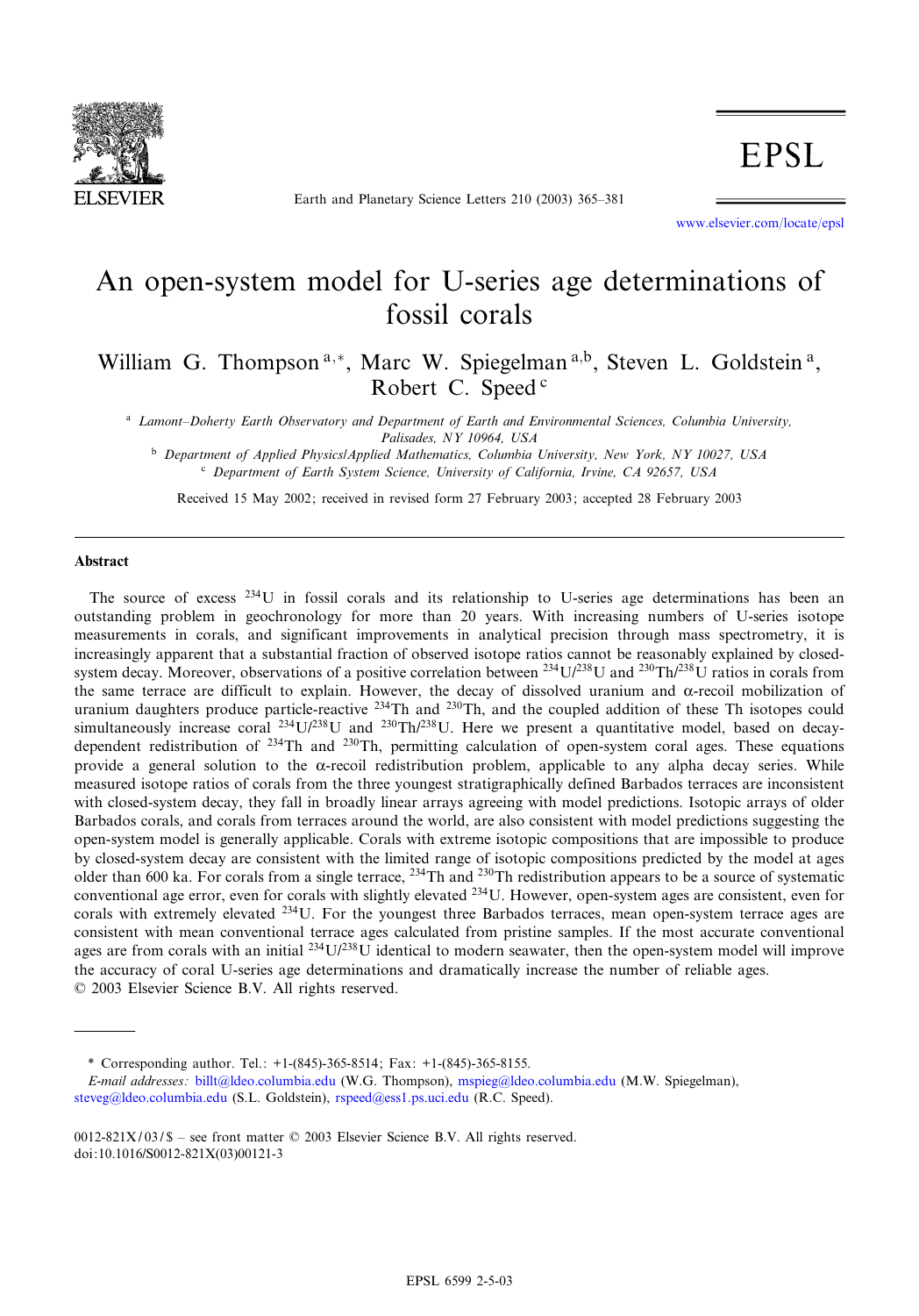# <span id="page-1-0"></span>1. Introduction

# 1.1. U-series age determinations and excess  $^{234}$ U

The elevations and U-Th ages of fossil coral reefs provide important constraints on Quaternary sea-level history. However, it has long been known that  $^{234}U/^{238}U$  ratios of many fossil corals are incompatible with closed-system decay from a modern s[eaw](#page-14-0)ater  $^{234}U/^{238}U$  ratio, and corals with elevated  $^{234}$ U have excess  $^{230}$ Th and olde[r app](#page-14-0)arent ages [1]. This positive correlation, often observed in corals from the same terrace  $[1-5]$ , is inconsistent with the contrasting behavior of U and Th in natural waters. Here we review the evidence for open-system behavior of U-series isotopes in fossil corals, and the outstanding questions posed by these isotopic anomalies. We suggest the redistribution of U-series daughters during decay could provide a qualitative and quantitative explanation for previously puzzling observations. Furthermore, we demonstrate that open-system age equations offer an attractive alternative to conventional equations for the determination of U-Th ages.

# 1.2. The problem of elevated initial  $^{234}U^{238}U$  in corals

The fundamental premise of U-Th dating is that corals incorporate substantial seawater uranium and negligible thorium into their arago[nite](#page-14-0) skeletons during growth, and remain subsequently closed to uranium and thorium loss or gain [6]. The accuracy of U–Th ages currently depends on [thi](#page-14-0)s assumption. Mass balance consider[atio](#page-14-0)ns suggest secular variation in seawater  $\delta^{234}$ U is limited [7] and constr[aine](#page-14-0)d to  $10\%$ /100 kyr [8] (small variations in 234U/238U activity are expressed in delta notation [9], where  $\delta^{234}U$  is the deviation, in per mil, of  $234$ U/ $238$ U activity from its secular equilibrium value of 1.000). Data from fossil cor[als sugg](#page-14-0)est interglacial seawater  $\delta^{234}U$  was within error  $(\pm 2\% \text{)}$  of the modern value up to 330 ka  $[3-5,10]$ . There is little information from glacial



Fig. 1. A compilation of U-series isotope measurements on a  $^{234}U/^{238}U^{-230}Th/^{238}U$  activity ratio diagram. If the uranium isotopic composition of the ocean has not changed with time, all coral isotope measurements should plot on the indicated closed-system decay curve. The heavy straight line represents closed-system evolution from an 'infinite' <sup>234</sup>U/<sup>238</sup>U activity ratio at an 'infinite' age. Points that plot to the right of this line have isotopic compositions that are impossible to achieve through closed-system decay. The dashed line indicates a linea[r compositional array representati](#page-14-0)ve of those observed for corals from the same fossil reef. Data from Table  $1^1$  and  $[1,3-5,8,10,11,13,14,17-21,34,47-54]$ .

periods, but so[me](#page-14-0) [d](#page-14-0)ata suggest seawater  $\delta^{234}U$ as low as  $136\%$  [11] during the most recent glacial. Marine sediment measurements suggest that seawater  $\delta^{234}$ U was within  $\pm 15\%$  of modern during the last 360 k[yr, a](#page-14-0)nd there is no indication of a secular  $\delta^{234}$ U trend to 780 ka, although the data scatt[er is](#page-14-0) large [12].

While modern corals faithfully record seawater  $234$ U/ $238$ U [13], fossil coral  $234$ U/ $238$ U often does not reflect closed-system evolution from a modern seawater  $^{234}$ U/ $^{238}$ U ratio [\(Fig](#page-14-0). 1). The magnitude of these anomalies increases systematically with age to at least 550 ka [14]. Uranium exchange with <sup>234</sup>U-enriched waters has been suggested as a plausible mechanism to elevate coral  $^{234}U/^{238}U$ 

<sup>&</sup>lt;sup>1</sup> See Table 1 in the online version of this paper.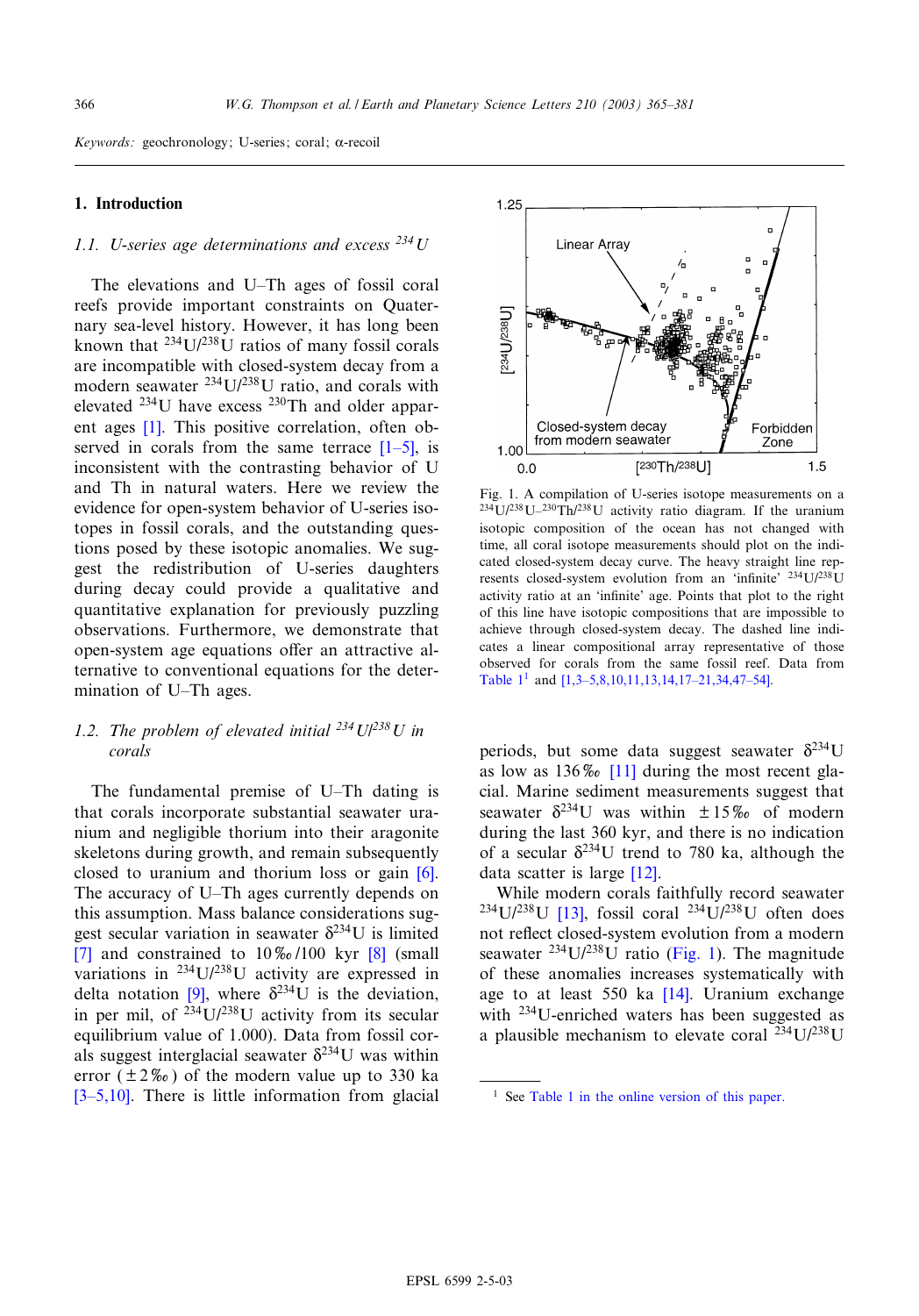<span id="page-2-0"></span> $[13-15]$ . However, in [Barbados and](#page-14-0) the Bahamas, where there is abundant evidence of high  $^{234}$ U/ <sup>238</sup>U [in foss](#page-15-0)il corals  $[3,13,14,16-20]$ , <sup>234</sup>U/<sup>238</sup>U of groundwater is quite low; close to secular equilibrium [21,22].



Fig. 2. (a) Schematic diagram of three possible pathways of 234Th and 230Th transport between the source and the measured coral. The dissolved U pathway requires water, while the  $\alpha$ -recoil pathway can either be aqueously mediated or occur in the solid state. All three processes include a rate-limiting step that depends on radioactive decay. ([b\) Sche](#page-15-0)matic diagram of the two-box model for decay-dependent transfer of <sup>234</sup>Th and <sup>230</sup>Th. In contrast to Henderson [26,27],  $f_{234}$  and  $f_{230}$  are defined only for the source and are always less than 1. At the source,  $f_{234}$  is the retained fraction of the <sup>234</sup>Th production. The retained fraction of the 230Th from 238Uproduced <sup>234</sup>U is  $f_{230}$ , but this <sup>234</sup>U has already been reduced by a factor of  $f_{234}$ , and the final retained fraction of  $^{230}$ Th from an initial amount of <sup>238</sup>U (<sup>238</sup>U<sub>i</sub>) is  $f_{234}f_{230}$ . The retained fraction of the 230Th production from an initial amount of <sup>234</sup>U (<sup>234</sup>U<sub>i</sub>) is  $f_{230}$ . The escaping fractions are  $1-f_{234}$ ,  $1-f_{234}f_{230}$ , and  $1-f_{230}$ . For example, if 10% of all decays escape,  $90\%$  of the  $^{234}$ U production remains,  $81\%$  (90%) of 90%), of the <sup>230</sup>Th produced from <sup>238</sup>U remains, and 90% of the <sup>230</sup>Th production from <sup>234</sup>U remains. The escaping fractions are 10%, 19%, and 10%, respectively. More of the 230Th produced from 238U escapes because there are two  $\alpha$ -decays involved in its production. Some fraction of the escaping nuclides arrives at the coral, and is added to its closed-system production. R (Appendix  $1^2$ , Eq. 19) is a scaling factor that accounts for the fraction arriving and the relative amounts of uranium in the boxes. <sup>2</sup> See Appendices 1 and 2 in the online version of this paper.

The observed range of positively correlated  $^{234}U/^{238}U$  and  $^{230}Th/^{238}U$  anomalies in corals from the same terrace is difficult to explain by uranium mobility, and the mobility of thorium is low in natural waters [23]. Addition or exchange of 234U-enriched uranium would increase  $^{234}U/^{238}U$  but decrease  $^{230}Th/^{238}U$ , and addition may measurably increase uraniu[m co](#page-14-0)ncentration. A correlation between uranium concentration and <sup>234</sup>U/<sup>238</sup>U has not been observed [1,8]. Conversely, increasing  $^{230}$ Th/ $^{238}$ U by uranium loss should not change  $2^{34}U/2^{38}U$ . Addition of  $2^{30}Th$  by detrital contamination would dramatically increase 232Th, and 232Th concentrations in fossil corals are uniformly quite low. These anomalies have been extensively investigated, but the difference betw[een](#page-14-0) [the closed-sys](#page-14-0)tem evolution and observed isotope ratios has yet to be satisfactorily explained [1^  $3,8,13-15,24$ ]. Furthermore, in a recent study, more than half of the corals passing a stringent initial  $\delta^{234}U$  ( $\delta^{234}U_i$ , calculated from a samples age and measured  $\delta^{234}$ U) criterion had discordant  $^{231}Pa/^{235}U$  and  $^{230}Th/^{234}U$  ages, and 3 of 7 corals with concordant  $^{231}Pa/^{235}U$  and  $^{230}Th/^{234}U$  failed the  $\delta^{234}U_i$  criteria [19]. These U-series isotopic anomalies suggest corals are generally open systems, and it has long been clear that the accuracy of U/Th ages is not limit[ed](#page-14-0) as much by analytical precision as by our understanding of isotopic anomalies in fossil coral [2].

# 1.3. The effects of coupled  $^{234}Th$  and  $^{230}Th$ addition

The positive correlation of  $^{234}U/^{238}U$  with  $230 \text{Th}/238 \text{U}$  in corals of approximately the same true age suggests there is a common mechanism causing the enrichment of  $^{234}$ U and  $^{230}$ Th. The initial decay product of  $238$ U is  $234$ Th, which has a 24.1-day half-life. Any process operating during or shortly following decay would affect  $234$ Th and  $230$ Th equally while potentially fractionating these daughters from their uranium parents. It has recently been proposed that a small fraction of radiogenic 230Th and 234Th (which rapidly decays to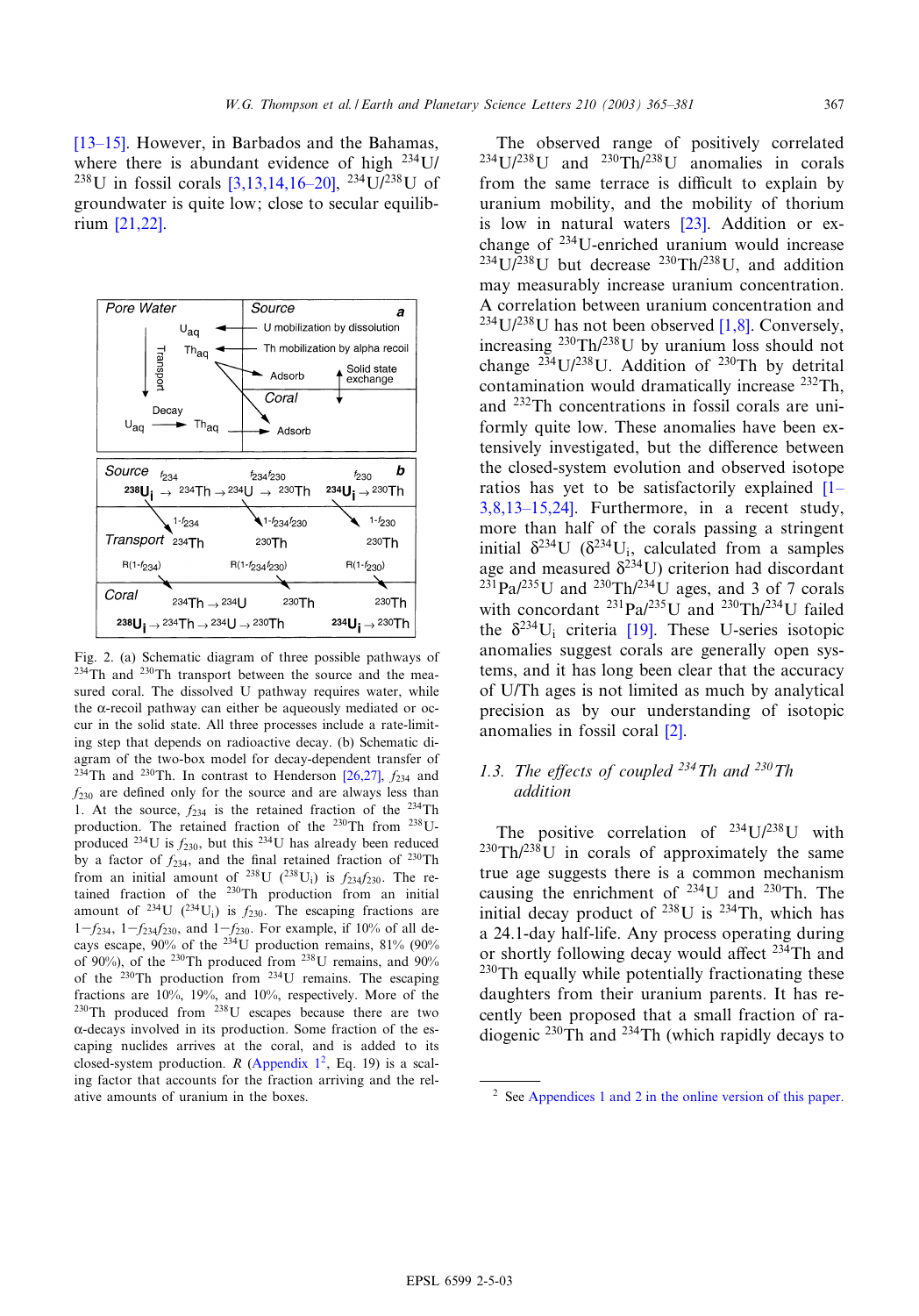$234$ U) is locally redistributed within the fossil reef [24]. Although thorium mobility is low, uranium decay [provide](#page-2-0)s two mechanisms for thorium redistribution, and this could occur via three pathways (Fig.  $2a$ ). In the first mechanism, any dissolved uranium in pore water would produce aqueous  $^{234}$ Th and  $^{230}$ Th by decay. In the [second](#page-15-0) mechanism, <sup>234</sup>Th and <sup>230</sup>Th are ejected from the crystal lattice by  $\alpha$ -recoil during decay [25–27] and could be redistributed directly by recoil or through an aqueous intermediary with brief advective transport. In either case, the geochemical fate of  $234$ Th and  $230$ Th produced by decay is controlled by rapid adsorption. If this is the case, excess 234U i[n coral](#page-15-0)s is an index for added 230Th, and open-system addition can be quantitatively modeled  $[26-29]$ . It is worth noting that the behavior [of](#page-15-0) <sup>231</sup>Pa is somewhat similar and a positive correlation of  $^{231}Pa/^{235}U$  and  $^{234}U/^{238}U$  is reported [30], suggesting parallel implications for the  $^{231}Pa-^{235}U$  chronometer. This hypothesis is consistent with three previously unexplained observations regarding <sup>234</sup>U enrichments in corals. First, the identical aqueous geochemistry of 234Th and 230Th is consistent with the observed correlation between  $^{234}$ U/<sup>238</sup>U and  $^{230}$ Th/<sup>238</sup>U. Second, small amounts of 234Th addition could produce the observed elevations of  $^{234}U/^{238}U$ without measurably increasing uranium concentration. Finally, the continuous process of radioactive decay implicated in 230Th and 234Th redistribution is consistent with the systematically increasing magnitude of coupled  $^{234}$ U and  $^{230}$ Th anomalies with age.

# 1.4. Previous di[age](#page-14-0)netic models

Gallup et al.  $\left[3\right]$  were the first to include diagenetic addition terms in the U-series differential equations and derive an age equation with these terms included. The equations describe the addition of 234U and 230Th at constant rates. Addition rates were estimated using the U/He age and U/ Th isotopic composition of a coral with  $^{234}$ U/ $^{238}$ U [and](#page-15-0) 230Th/238U ratios that could not be explained by closed-system evolution. Henderson et al. [26,27] showed that  $\alpha$ -recoil had significant effects on the isotopic composition of marine carbonate

sediments, and made the first attempt to account for  $\alpha$ -recoil in U-series decay equations. Combining these two ideas, we derive equations to account for the coupled addition of  $234$ U and  $230$ Th to fossil corals. Our model uses the systematics of U-series decay with appropriate physical and geochemical constraints, not the empirical as[ses](#page-14-0)sment of model parameters from selected data, distinguishing our approach from that of Gallup  $[3]$ . Moreover, working from the same differential [equatio](#page-15-0)ns, we derive an analytical solution that is significantly different from that of Henderson [26,27].

#### 2. Analytical methods

Isotopic ratios of corals were determined using a double focusing magnetic sector multiple collector Inductively Coupled Plasma-Mass Spectrometry (ICP-MS) (FISONS Plasma-54) at the Lamont-Doherty Earth Observatory, using a  $^{233}$ U-229Th mixed spike. Measurements used a multistatic mode procedure modified from Luo  $[31]$ , where both mass discrimination and Daly/Faraday gain are corrected during the sample run by measuring the natural  $^{235}U/^{238}U$  ratio. Seven measurements of New Brunswick Laboratory standard CRM-U010, interspersed with sample analyses over the course of a year, had a mean <sup>234</sup>U/ <sup>238</sup>U atom ratio of  $5.43 \times 10^{-5}$  (0.03, 2  $\sigma$ ), within error of the certified val[ue o](#page-15-0)f  $5.466 \pm 0.051$ , and previously re[porte](#page-15-0)d measurements of  $5.44 \pm 0.015$ ,  $5.42 \pm 0.04$ ,  $5.425 \pm 0.005$  [32],  $5.43 \pm 0.02$  [33], and 5.445  $\pm$  0.004 [34]. Reported errors (Table 1<sup>1</sup>) are propagated from in-run counting statistics, and are the  $2-\sigma$  error of the mean.

## 3. The model

#### 3.1. A two-box model

A two-box model was constructed for decaydependent 234Th and 230Th addition. Some fraction of the daughters produced by  $^{238}$ U and  $^{234}$ U are transferred from the source to the measured coral during decay. While the uranium source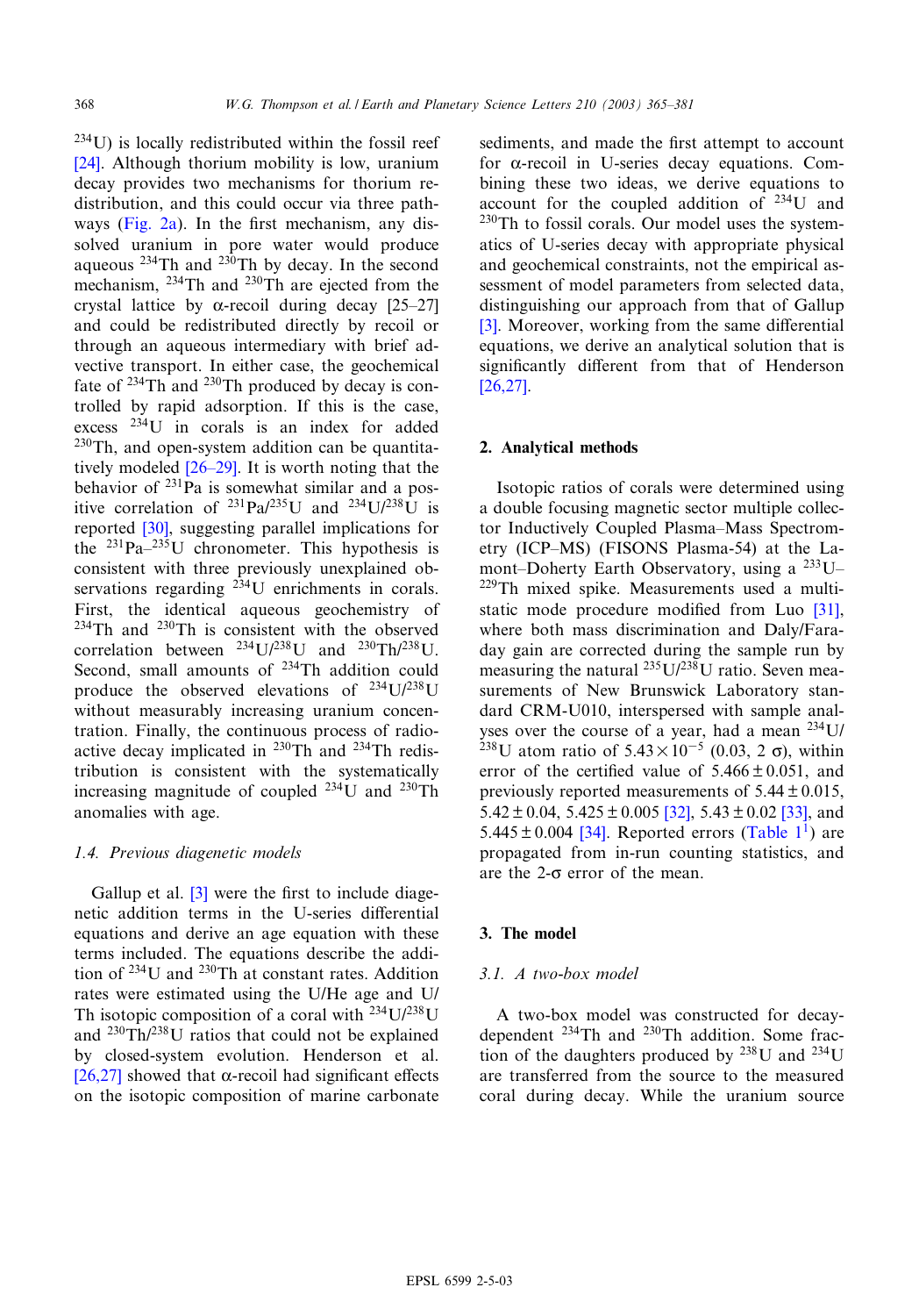<span id="page-4-0"></span>[may](#page-2-0) [resi](#page-2-0)de in the dissolved and/or solid phase (Fig. 2a), the model assumes that the isotopic composition [of disso](#page-2-0)lved uranium reflects the surrounding carbonate and treats all source uranium as one box (Fig. 2b). We derive general solutions for the time-dependent evolution of the  $^{234}$ U/ $^{238}$ U and  $^{230}Th/^{238}U$  activity ratios of the source, the nuclides lost, and the measured coral (Appendix  $1<sup>2</sup>$ ). The resulting open-system age equation is:

$$
\begin{aligned}\n\left[\frac{^{230}\text{Th}}{^{238}\text{U}}\right]_{\text{measured}} &= (1 - e^{-\lambda_{230}t}) + \frac{\lambda_{230}}{\lambda_{230} - \lambda_{234}} \\
\left(\frac{^{234}\text{U}}{^{238}\text{U}}\right]_{\text{initial}}^{\text{oral}} - 1\right) (e^{-\lambda_{234}t} - e^{-\lambda_{230}t}) + \\
\frac{1}{m} \left(\frac{^{234}\text{U}}{^{238}\text{U}}\right]_{\text{measured}} - \\
\left(\left(\frac{^{234}\text{U}}{^{238}\text{U}}\right)_{\text{initial}}^{\text{oral}} - 1\right) e^{-\lambda_{234}t} + 1\right) \right) \n\end{aligned} \tag{1}
$$

Where:

$$
m =
$$

$$
\frac{(1-f_{234})(1-e^{-\lambda_{234}t})}{\begin{pmatrix} (1-f_{234}f_{230})\left(1-\frac{\lambda_{230}}{\lambda_{230}-\lambda_{234}}e^{-\lambda_{234}t}+\frac{\lambda_{234}}{\lambda_{230}-\lambda_{234}}e^{-\lambda_{230}t}\right) \\ + (1-f_{230})\frac{\lambda_{230}}{\lambda_{230}-\lambda_{234}}\left|^{\frac{234}{238}\text{U}}\right]_{\text{initial}}(e^{-\lambda_{234}t}-e^{-\lambda_{230}t}) \end{pmatrix} (2)
$$

Eq. 1 is s[ign](#page-14-0)ific[antly](#page-15-0) [d](#page-15-0)ifferent from previous  $\alpha$ recoil equations [26,27] that were adapted from simplified  $[6]$  U-series equations, yielding an incorrect solution (see Appendix  $1^2$ ). However, at ages younger than 150 ka, the difference between Eq. 1 and those of Henderson [26,27] is small. A full analytical solution of the original differential equations shows that measured  $^{230}Th/^{238}U$  is that expected from closed-system evolution plus a correction based on the difference between measured and expected closed-system 234U/238U ratios. This correction, the net 230Th/234U activity added, depends on the systematics of U-series decay, the fraction of decays retained  $(f_{234}$  and  $f_{230})$ , and  $\delta^{234}U_i$ . For corals that have lost <sup>234</sup>Th and  $230$ Th, the parameters in Eq. 2 refer to the measured coral. For most corals, which have gained <sup>234</sup>Th and <sup>230</sup>Th, the parameters in Eq. 2 refer to the source, and  $f_{234}$  and  $f_{230}$  of the source cannot be calculated from the isotope ratios of the mea-

sured coral (Appendix  $1^2$ ). At any instant, the atom ratio of  $^{230} \text{Th}/^{234} \text{Th}$  escaping is approximately equal to the  $^{234}U/^{238}U$  activity ratio of [the](#page-14-0) source, so the addition ratio decreases with time and is not constant as in Gallup's model [3]. Any difference between  $f_{234}$  and  $f_{230}$  arising from differing  $\alpha$ -decay energies introduces a small and constant offset between  $^{234}U/^{238}U$  activity and 230Th/234Th atom ratios. 234U/238U at secular equilibrium is determined by  $f_{234}$ ; if 5% of <sup>238</sup>U decays are lost the secular equilibrium activity ratio will be 0.95. Therefore, at ages  $\lt$  150 ka, the primary control on the addition ratio is  $\delta^{234}$ U<sub>i</sub>, because source evolution has not yet departed significantly from a closed system. At ages  $> 500$  ka, the primary control is  $f_{234}$ , because  $\delta^{234}U$  is closer to secular equilibrium than  $\delta^{234}$ U<sub>i</sub>. With a set of estimated parameters, these equations can be used to determine an open-system age from  $^{234}$ U/ $^{238}$ U and  $^{230}$ Th/ $^{238}$ U measurements (Appendix  $2<sup>2</sup>$ ). While this model is applied here to the U-series dating of corals, the equations provide a general solution to the problem of  $\alpha$ -recoil redistribution, and are applicable to any  $\alpha$ -decay chain.

# 3.2. The estimation of model parameters

While  $f_{234}$  and  $f_{230}$  can be calculated for corals that have lost  $234$ U, gaining corals require these parameters be independently estimated (Appendix 1<sup>2</sup>). The  $\delta^{234}U_i$  of the source and/or coral must also be estimated. A best estimate, likely range, and extreme limit are provided for each parameter, based on physical and geochemical constraints. This approach results in an independent theoretical model with potential errors that can be directly assessed. The model results can subsequently be compared with the data without the risk of circular reasoning.

# 3.2.1. Initial  $^{234}U/^{238}U$

It seems reasonable to assume that the  $\delta^{234}U_i$  of the source and the measured coral are identical, since all carbonate in a reef is likely to have precipitated from seawater at approximately the same time, and any dissolved uranium should re flect the isotope ratio of the surrounding carbon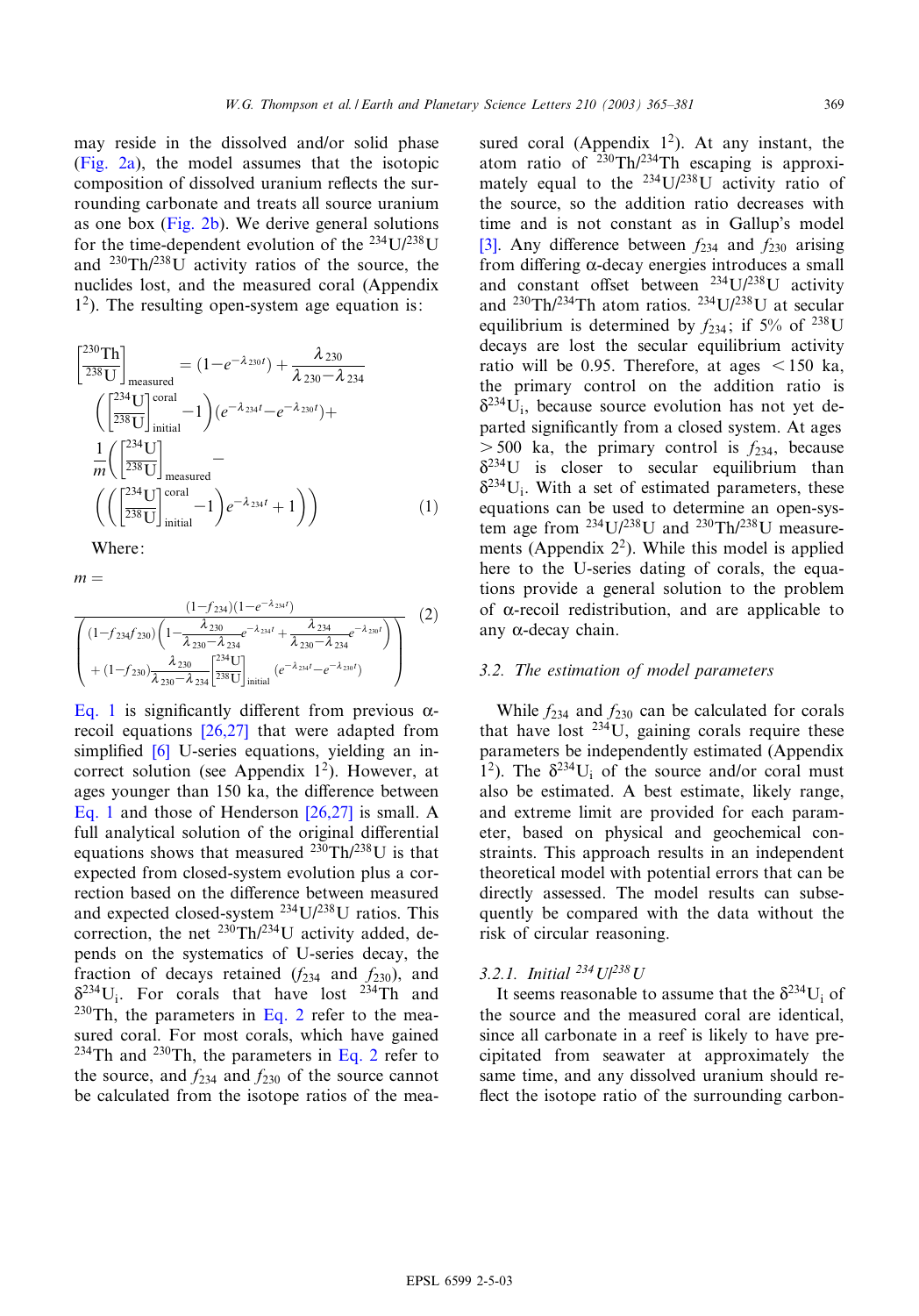[ate.](#page-15-0) Isotope measurements of modern corals [5], with the new decay constants for  $^{234}$ U and  $^{230}$ Th [35] (used in all calculations), yield an estimate of 1.145 for the initial  $^{234}U/^{238}U$  activity ratio  $(\delta^{234}U_i = 145\%)$ , in clo[se a](#page-15-0)greement with a recently determined mean of  $145.8\%$  for a compilation of modern corals [36]. The likely range of coral  $\delta^{234}$ U<sub>i</sub> appears to be small, about  $\pm 3\%$  for interglacial periods. Although the extreme values of seawater  $^{234}$ U/<sup>238</sup>U over the range of U/Th dating are not yet completely constrained, it seems unlikely that it has been more than  $20\%$  below and  $5\%$  above the modern value during this period.

If the source of daughter addition is the surrounding carbonate, the likely difference between coral and source  $\delta^{234}U_i$  is small. While it is possible that a reef contains some fraction of material eroded from a previous reef, the  $^{234}$ U/ $^{238}$ U of an older reef is unlikely to be different enough to shift the bulk isotopic composition of the new reef significantly. For example, the incorporation of 25% 100 000-year-old carbonate would lower the bulk  $\delta^{234}U$  of a modern reef by only 9%. The two-box model assumes that the  $^{234}$ U/ $^{238}$ U of the dissolved and solid phase U are identical. Although continental waters frequently have  $234$ U/ $238$ U that is greater than the rocks through which they flow, th[is ha](#page-15-0)s been attributed to preferential leaching of 234U from recoil-damaged [crys](#page-15-0)tal lattice sites [37] and to direct recoil from dissolution-resistant high-uranium mineral phases [25]. Direct recoil of  $^{230}$ Th and  $^{234}$ Th from the solid phase is accounted for explicitly in our model. When elevated 234U/238U has been observed in water flowing through older [car](#page-15-0)bonates, experiments have implicated the leaching of incorporated U-rich detrital minerals [38]. In fresh, young carbonates within the range of U/Th dating, dissolution is likely to proceed more rapidly than leaching of recoil-damaged sites, resulting in a dissolved 234U/238U that is very close to that of the carbonate. If the dissolved U source is not the reef carbonate, more extreme values of uranium activity ratios must be considered. While surfa[ce w](#page-15-0)aters are probably limited between 1 and 2, groundwaters can range from 0.75 to  $> 30$  [39].

# $3.2.2. f_{234}$

During  $\alpha$ -recoil, the probabil[ity o](#page-15-0)f escape f[rom](#page-15-0) a mineral grain depends on the grain's size and shape and the recoil distance [25]. Kigoshi [25] measured a 0.055-um recoil distance in zircons and suggested that the recoil distance should be inversely proportional to density. This implies a [0.08](#page-15-0)7-Wm recoil distance for aragonite. Therefore, the theoretical production loss of <sup>234</sup>U by  $\alpha$ -recoil [25], given the observed size range  $(1-5 \text{ }\mu\text{m})$  and roughly cylindrical shape of coral aragonite needles, is about  $3\%$  ( $f_{234} = 0.97$ ). Any loss of uranium from the crystal surface, where recoil loss is greatest, will tend to keep the effective  $f_{234}$ near [1. Co](#page-1-0)rals having  $^{234}U^{238}U$  and  $^{230}Th^{238}U$ ratios lying below the closed-system evolution line (Fig. 1) have a restricted range of  $^{234}$ U depletions, indicating any  $\alpha$ -recoil loss that may be occurring does not exceed 5%, agreeing reasonably well with theoretical predictions. However, the primary source of  $234 \text{ T}$ h and  $230 \text{ T}$ h may be carbonate sediment. In a reef setting, the dominant source of such sediment is the bioerosio[n of](#page-15-0) corals, and it is estimated that 95% of sediment retained on reefs is sand-sized ( $> 63 \mu m$ ) [40]. Therefore, the dominant control on  $f_{234}$  is still the size of the aragonite crystals. In the case of dissolved uranium, all its decays are lost to adsorption, which might suggest the fraction remaining  $(f_{234})$  is 0. However, the decay rate is likely to be much slower than the rate of uranium replenishment from dissolution, so the effective  $f_{234}$  is controlled by the surrounding carbonate. During dissolution, there should be no change in the 234U/238U ratio of the remaining solid in the absence of  $\alpha$ -recoil, so the fraction of <sup>234</sup>U production remaining in the solid should be 1. Therefore, the best estimate of  $f_{234}$  lies between 0.97 and 1; the model uses  $f_{234} = 0.975$ . An  $f_{234}$  < 0.9 requires a mean crystal size < 1 µm, or a significant mass fraction ( $> 20\%$ ) of particles  $<$  1 µm, both of which seem unlikely. This constrains the likely range of  $f_{234}$  between 0.9 and 1; the extreme limits are  $0$  and  $1$ , by definition.

## $3.2.3. f_{230}$

Corals that have lost 234U are assumed to have done so by  $\alpha$ -recoil. Therefore, for an  $f_{234}$  of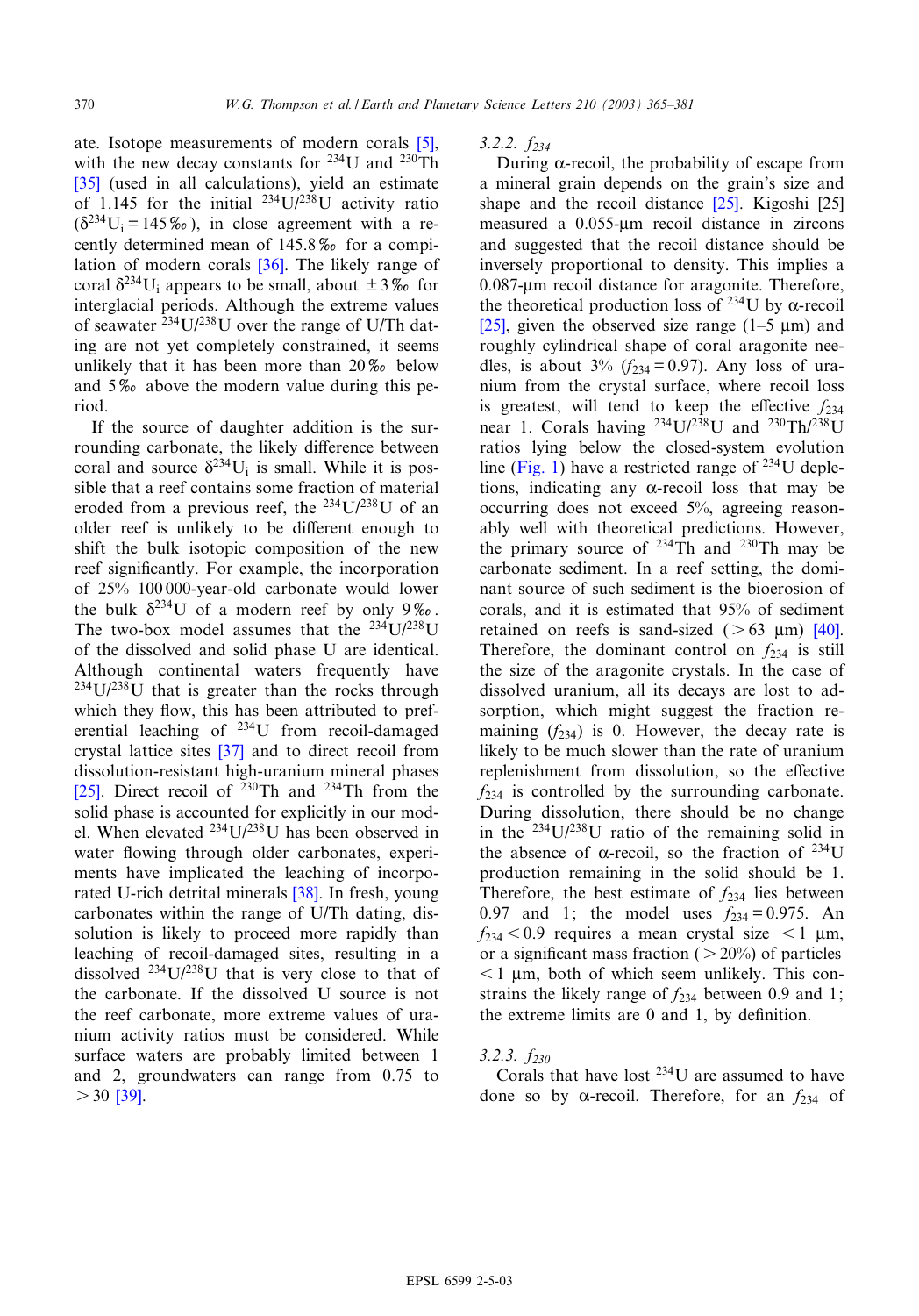<span id="page-6-0"></span>0.975,  $f_{230}$  is 0.971 (Eq. 26, Appendix 1<sup>2</sup>), and the  $f_{230}/f_{234}$  ratio is 0.996. For corals that have gained 234U, dissolved uranium decay must be considered. If the timescale for thorium adsorption is significantly shorter that the 24.1-day half-life of  $234$ Th, there should be no fractionation of  $234$ Th from <sup>230</sup>Th, and  $f_{230}/f_{234} = 1$ . The final value of  $f_{230}$ depends on  $f_{\text{recoil}}$  (the fraction of excess daughters contributed by  $\alpha$ -recoil), which is not known. An  $f_{\text{recoil}}$  of 0.5 minimizes the potential error. Fortunately,  $f_{230}/f_{234}$  for the  $\alpha$ -recoil and dissolved-uranium-decay cases is nearly identical. This yields best estimates of  $f_{\text{recoil}} = 0.5$ ,  $f_{230} = 0.973$ , and  $f_{230}/f_{234} = 0.998$ . By definition, the extreme limits of  $f_{\text{recoil}}$  are 0 and 1. Given  $0.9 \le f_{234} \le 1$  and  $0 \le f_{\text{recoil}} \le 1$ , the likely range of  $f_{230}$  is 0.88-1 and  $f_{230}/f_{234}$  0.983–1.

#### 4. Results

# 4.1. Correlation of  $^{234}U^{238}U$  and  $^{230}Th^{238}U$  ratios of coeval corals

In order to examine the relationship between true age and isotopic composition of corals, we measured a suite of 64 samples (Table  $1<sup>1</sup>$ ) from the three lowest terraces of Barbados, West Indies  $(13°10'N, 59°33'W)$ . These [terraces, Barbados I](#page-14-0), II and III, have been previously mapped, correlated, and dated by U-Th  $[1,3,8,15,17,19,20,41]$ . Corals from a particular terrace should be broadly coeval, with an age range not exceeding several thousand years. Thus, terraces defined as geomorphic units provide an age constraint independent of the U^Th system. In addition, we also analyzed samples from some of the higher terraces, where geomorphic correlation is less well constrained.

A closed-system model is inconsistent with measured 234U/238U and 230Th/238U ratios (Fig. 3). Coral isotopic compositions from each terrace should fall on a closed-system evolution line, given their limited age range and the negligible variation of seawater  $^{234}$ U/ $^{238}$ U possible on that timescale. Instead, corals from each terrace form a broadly linear array of isotopic anomalies intersecting the closed-system evolution line for mod-



Fig. 3. U-series isotope measurements from Table  $1<sup>1</sup>$ , on an open-system diagram. The error bars are smaller than the plot symbols. Sub-horizontal curves are open-system evolution curves, representing the indicated percentages of apparent 234U-production gain and loss. The sub-vertical lines are lines of equal age calculated from the indicated ages (ka). The open-system diagram is uniquely determined by Eqs. 15, 16, 20, and 21 (Appendix  $1^2$ ), with the appropriate parameters for gain or loss as described in the text and Appendix  $1^2$ . Closed-system decay from an initial  $^{234}$ U/ $^{238}$ U ratio of modern seawater (1.145) is shown. Solid squares, open squares and solid circles are corals from the Barbados I, II and III terraces, respectively. The open circles are corals from older Barbados terraces.

ern seawater. However, our open-system model is consistent with these measurements (Fig. 3). The observed range of isotopic compositions evolves from an initial  $^{234}U/^{238}U$  of modern seawater, and almost 90% of the data can be explained with an apparent excess  $^{234}$ [U prod](#page-4-0)uction of  $5\%$ or less. Lines of equal age, with slopes which are uniquely determined by Eq. 2 and independent of the data, fall along the isotopic arrays from the Barbados I, II, and III terraces. Isotopic arrays of older corals also fall along model-predicted slopes.

Nine samples from an exposed section through the Barbados II terrace provide stratigraphic context. Measured isotope ratios exhibit a wi[de rang](#page-7-0)e of values, a strong positive correlation ( $R^2 = 0.93$ ), and a systematic increase with depth (Fig. 4). While increasing 230Th/238U might be explained as increasing true age with depth,  $^{234}U/^{238}U$  is expected to decrease with depth in this case. The opposite trend is observed. These observations are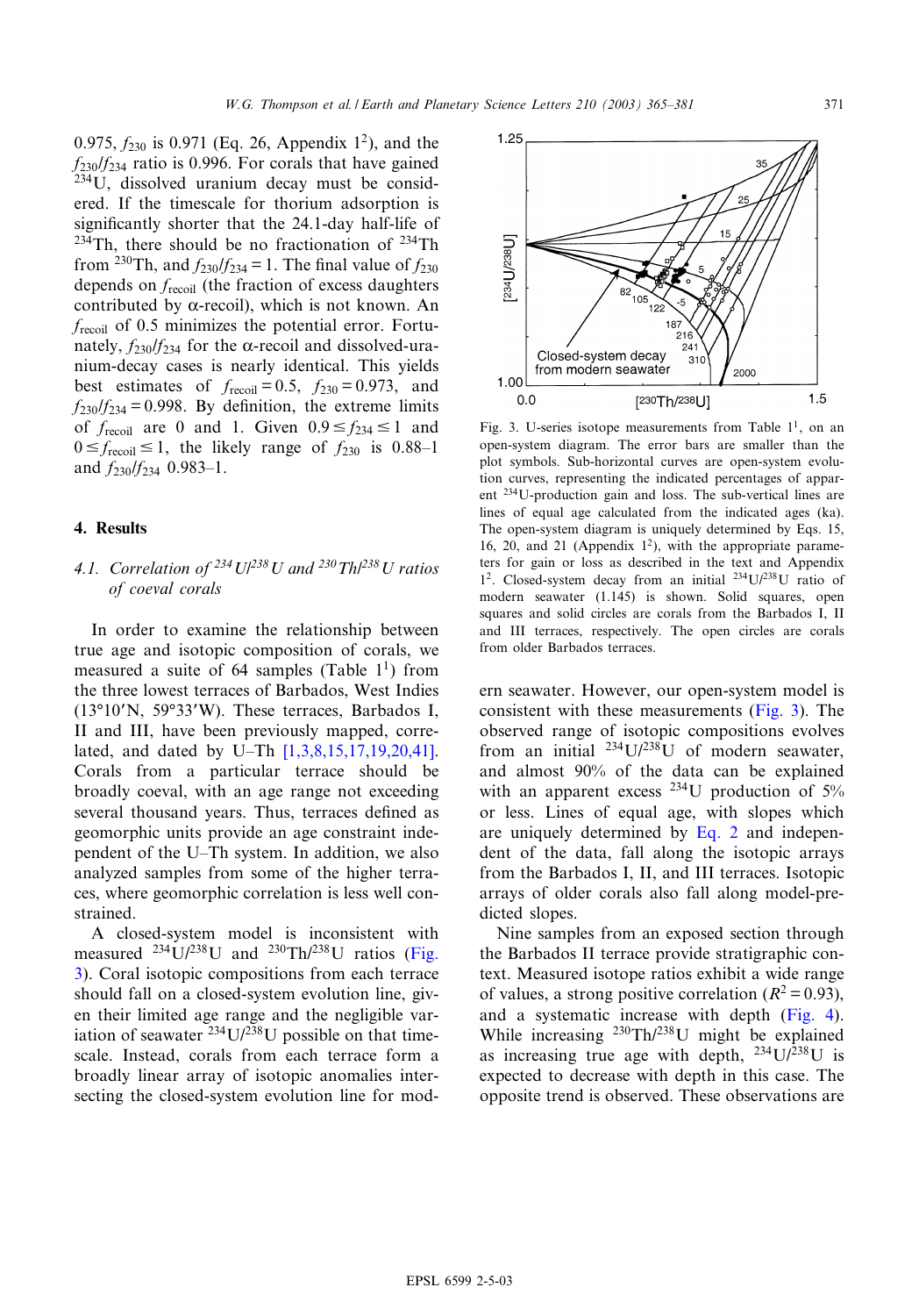<span id="page-7-0"></span>

Fig. 4. U-series isotope data from a section through the Barbados II terrace. Data are from Table  $1<sup>1</sup>$ , samples NU1501, NU1502, NU1503, NU1504, NU1505, NU1506, NU1442B (mean of two measurements) and NU1478. (a) Measured  $^{234}$ U/<sup>238</sup>U activity ratios. (b) Measured  $^{230}$ Th/<sup>238</sup>U activity ratios. (c) Ages: filled circles are closed-system ages and open circles are open-system ages. Except where visible, error bars are smaller than plot symbols.

consistent with the concept of aqueously mediated thorium isotope redistribution, which predicts an isotopic gradient along the direction of transport.

# 4.2. Model comparison with previously published isotope measurements

Corals occas[ionally](#page-1-0) have isotopic compositions that are impossible to attain through closed-system evolution (Fig. 1). A compilation of the most extreme of these 'forbidden' compositions agrees reasonably well with a narrow range of isotope ratios predicted by the open-system model for corals older than 616 ka (Fig. 5a). It is very encouraging that the model results are consistent with the data at this extreme upper limit, where changes in isotopic composition due to variations in true age are minimal, and cumulative errors from model failure are potentially large. Our model is also consistent with the anomaly patterns in other data sets from Barbados, Australia, the Bahamas, New Guinea, and the East Pacific, suggesting that the good agreement of the model with our Barbados data is not a special case (Fig. 5a,b).

# 4.3. Open-system age determinations

The recovery of consistent ages from broadly coeval corals is a fundamental and practical model test. The most accurate conventional U^Th age estimates should be obtainable from corals showing no evidence of open-system behavior. Closedsystem corals should be 100% aragonite, have a



Fig. 5. U-series isotope measurements of previous workers plotted on an open-system diagram. Errors for mass spectrometry measurements are smaller than the plot symbols; typical errors for  $\alpha$ -coun[ting](#page-14-0) measurem[ent](#page-14-0)s are shown. (a) O[pen](#page-14-0) squares, triangles, solid sq[uar](#page-14-0)es and solid circles are data from the Bahamas [13], Barbados [3], Western Australia  $[5]$ , and the southeast Pacific  $[4]$ , respectively. Open circles are corals with the most extreme 'forbidden' closed-system compositions from [1,4,10,2[0,21,](#page-14-0)50]. Only a single measurement significantly exceeds isotope ratios predicted by the open system. This coral, JH-15-1 [10], has approximately 25% less uranium than others of the same species from this study do. When the  $^{230}Th/^{238}U$  is corrected by restoring the missing uranium (indicated by arrow), the resulting [isotopic](#page-6-0) composition agrees well with the rest of the data. The subhorizontal and sub-vertical [lines a](#page-15-0)re the same as Fig. 3, except for added model lines for 288, 330 and 616 ka. (b) Data from New Guinea [49,53]. Three linear arrays are evident at 116, 125, and 132 ka.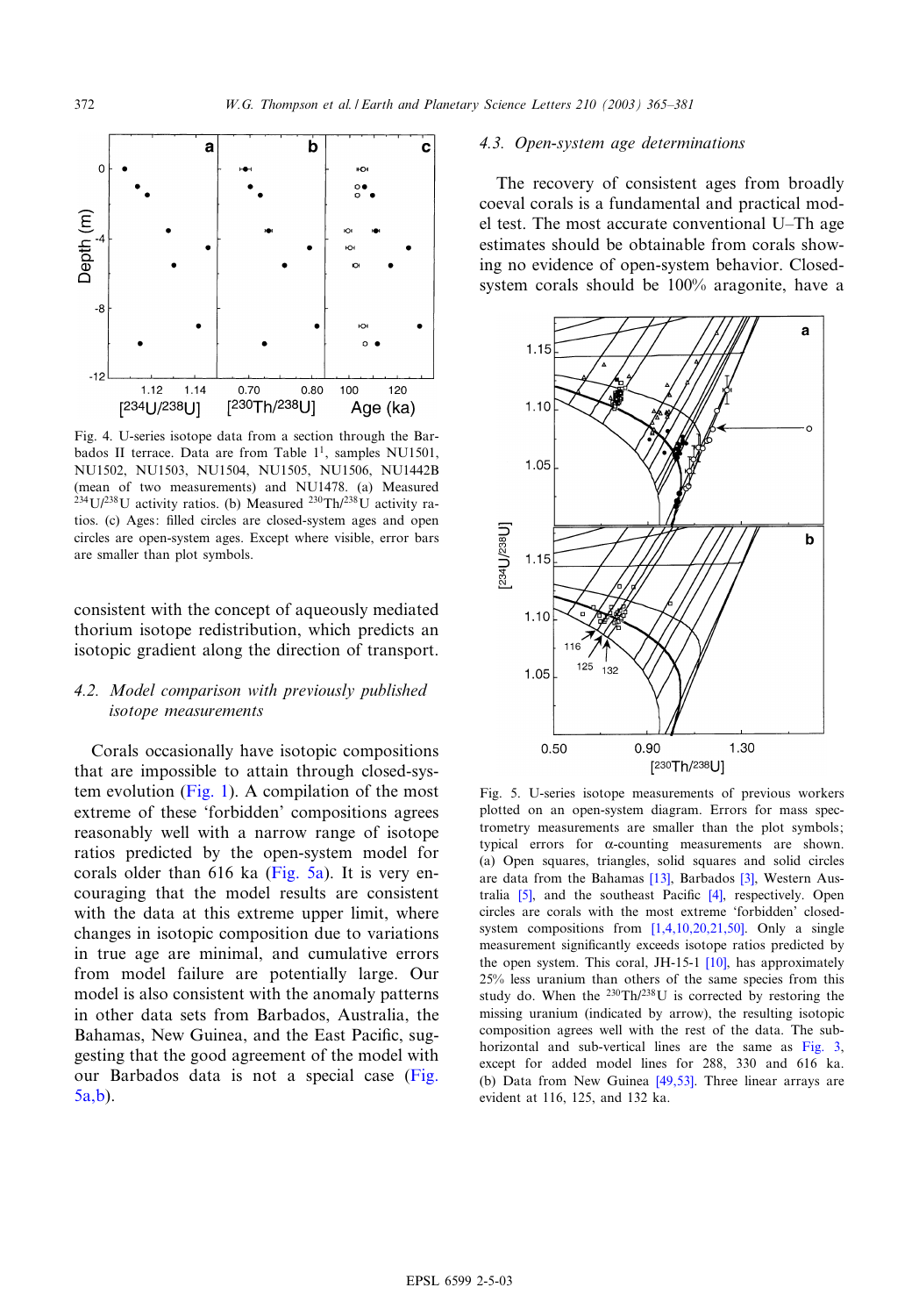

Fig. 6. Histogram of age determinations from the corals of the Barbados I, II and III terraces. (a) Conventional ages of the best available samples, using selection criteria described in the text and Table  $1<sup>1</sup>$  notes. (b) Conventional ages of all corals. (c) Open-system ages of all corals. In all panels, the black bars are corals from the Barbados I terrace, white bars are corals from the Barbados II terrace, and gray bars are corals from the Barbados III terrace. The mean and standard deviation of ages from each terrace are shown.

 $\delta^{234}$ U<sub>i</sub> near m[odern](#page-15-0) [s](#page-15-0)eawater, and have uranium concentrations [42,43] of modern corals. We will refer to corals that meet these three criteria as pristine. Pristine corals from the Barbados I, II, and III terraces represent samples drawn from the population of all measured corals from each terrace. In the absence of systematic error, the mean ages of pristine and all measured corals should be similar. However, the mean conventional ages of all samples from each terrace are older and show greater scatter than conventional ages of pristine samples (Fig. 6). In contrast, the mean open-system ages of these corals agree very well with pristine coral ages (Fig. 6). These results suggest that the open-system age model effectively eliminates apparent systematic error in conventional ages and that open-system ages are as accurate as conventional ages calculated from pristine corals.

Ages from the Barbados II terrace section (Fig. 4) again provide stratigraphic context. While the section is bounded by closed-system ages of 105 and 112 ka at the top and bottom, respectively, the intervening ages range from [106 to](#page-7-0) 129 ka over a vertical distance of  $8 \text{ m}$ , with two significant inversions of 7 and 17 kyr (Fig. 4c). Opensystem ages cluster around a mean of  $103 \pm 3$  ka, agreeing well with the mean conventional ages of pristine corals. Major age inversions are eliminated. The recovery of consistent ages from a single outcrop where coral  $\delta^{234}U_i$  ranges from modern seawater at the surface to a 14% gain at depth provides strong support for the accuracy o[f open](#page-9-0)system ages.

The variation of mean age with  $\delta^{234}$ U<sub>i</sub> (Fig. 7) provides a test for systematic error. Any collection of corals from one terrace represents a population with a single (unknown) mean true age, and samples drawn from this population should have reasonably consistent mean ages approximating the population mean. The mean conventional age clearly depends on  $\delta^{234}U_i$ , demonstrating the ubiquitous and consistent systematic error associated with elevated 234U. Mean open-system ages are generally within error of the grand opensystem mean, which [agrees](#page-9-0) extremely well with the mean conventional age where  $\delta^{234}U_i$  is equal to modern seawat[er \(Fig. 7](#page-9-0)), and with the mean conventional age of pristine corals (Fig. [6\). Scat](#page-9-0)ter in mean ages (Fig.  $7a-c$ ) is very likely due to small sample sizes; with a larger data set (Fig. 7d) scatter is greatly reduced. While systematic error in conventional ages predicted by the open-system model is clearly evident, even at small deviations of  $\delta^{234}U_i$ , open-system ages are consistent, even at extreme  $\delta^{234}U_i$ . If the conventional age of corals with a  $\delta^{234}$ U<sub>i</sub> identical to modern seawater provides the best estimate of true age, then the opensystem age model will improve the accuracy of coral age determinations.

# 5. Discussion

## 5.1. Error in open-system and conventional ages

The reproducibility of mean open-system ages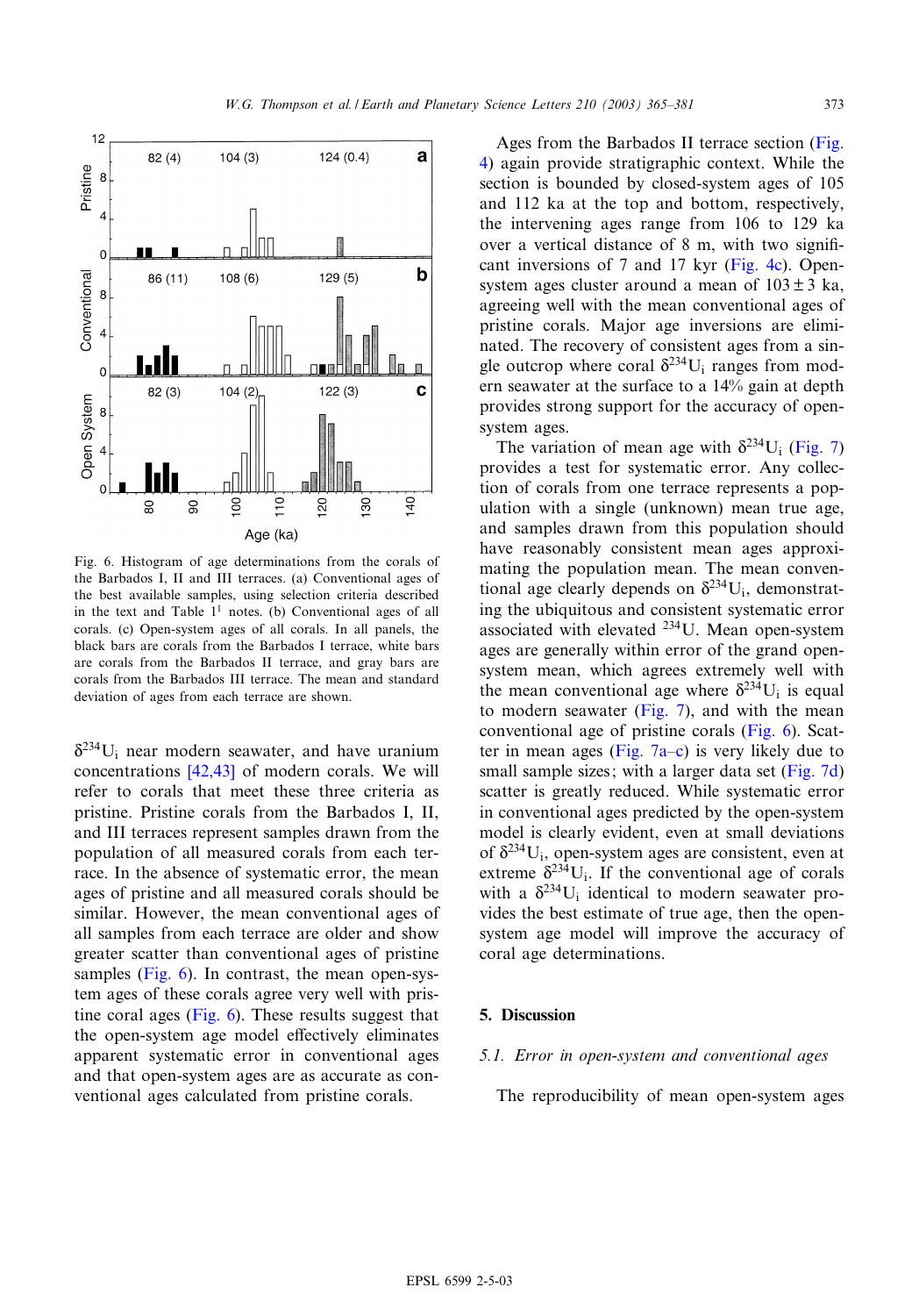<span id="page-9-0"></span>

Fig. 7. Test for systematic error associated with elevated  $\frac{1.8734 \text{ yr}}{234 \text{ yr}}$  of  $\frac{1.8734 \text{ yr}}{24 \text{ yr}}$  of  $\frac{1.8734 \text{ yr}}{24 \text{ yr}}$  of  $\frac{1.8734 \text{ yr}}{24 \text{ yr}}$  of  $\frac{1.8734 \text{ yr}}{24 \text{ yr}}$  of  $\frac{1.8734 \text{ yr}}{24 \text{$ <sup>234</sup>U. The mean ages and  $\delta^{234}U_i$  of corals from the same terrace are plotted. The vertical dashed line is a typic[al u](#page-14-0)pper limit for conventional ages currently considered acceptable, using a  $\delta^{234}U_i$  criterion of modern seawater  $\pm 8\%$  [3]. The horizontal and sub-horizontal lines are model-predicted ages based on the mean of all open-system ages. Filled circles are conventional ages and open circles are open-system ages, and error bars are  $1-\sigma$  error of the mean. (a) Corals from the Barbados I terrace (Table  $1^1$ ), each point is the mean of 4 measurements  $(n=4)$ . (b,c) Corals from the Barbad[os II](#page-14-0) [and III te](#page-14-0)rraces, respectively (Table 1<sup>1</sup>),  $(n=6)$ . (d) A compilation of corals from the Last Interglacial terrace [5,13, 18,51-53] and (Table 1<sup>1</sup>), ( $n= 40$ ). For clarity, an error envelope is shown for open-system ages with  $\delta^{234}U_i > 147\%$ only. The other errors are similar. Samples with  $> 10\%$  calcite,  $> 2$  ppm Th, and conventional ages  $> 150$  ka were excluded. Model ages are from mean of open-system ages with  $\delta^{234}U_i > 147\%$ .



Fig. 8. Limits on model slopes. Heavy straight lines are model lines of equal age calculated with the indicated ages (ka) and our chosen model parameters. Lines around each model slope are slope limits from extreme values of  $f_{234}$ ,  $f_{\text{recoil}}$ , and source  $\delta^{234}$ U<sub>i</sub>. Labels on each line indicate the parameters used to generate it, either  $(f_{234}, f_{\text{recoil}}, \delta^{234}U_i)$  or  $(f_{234}, f_{\text{recoil}})$ . The two closest limits to the 105-ka model line are the limits of  $f_{\text{recoil}}$  given the likely range of  $f_{234}$ : (1, 1, 145), and (0.90, 0, 145). The intermediate limit to the left is the lower limit of  $f_{234}$  and  $f_{\text{recoil}}$ : (0, 0, 145). Extreme limits for  $\delta^{234}$ U<sub>i</sub> shown are (0, 0, 0) and (1, 1, 1000). For the 2000-ka isochron,  $\delta^{234}U_i$  does not affect the slope. The extreme limits of  $f_{234}$  and  $f_{\text{recoil}}$  are (0, 0) and (1, 1). The intermediate limit to the left is the likely lower bound of  $f_{234}$  and  $f_{\text{recoil}}$  (0.90, 0). Coral isotopic compositions are from the Barbad[os II terrace](#page-14-0) (Table  $1^1$ ), and 'forbidden' coral compositions measured by mass spectrometry compiled from the literature [4,10,21,50].

for corals from the same terrace (Fig. 7) suggests that uncertainty in calculated ages is small, particularly when compared to the systematic bias in conventional ages associated with elevated  $\delta^{234}U_i$ . An analysis of error in both age models shows the reason for this. Error in the estimation of  $f_{234}$ ,  $f_{\text{recoil}}$ , and the  $\delta^{234}U_i$  of the source would affect the slope of equal age lines (Fig. 8). At ages  $6$  150 ka, the primary control on model slope is  $\delta^{234}U_i$ . However, even large changes have a limited impact on slope. Data scatter along the closed-system decay curve cannot be explained by varying model parameters (Fig. 8) and is likely due to variation in true age. Patterns of isotopic variation are not consistent with variation in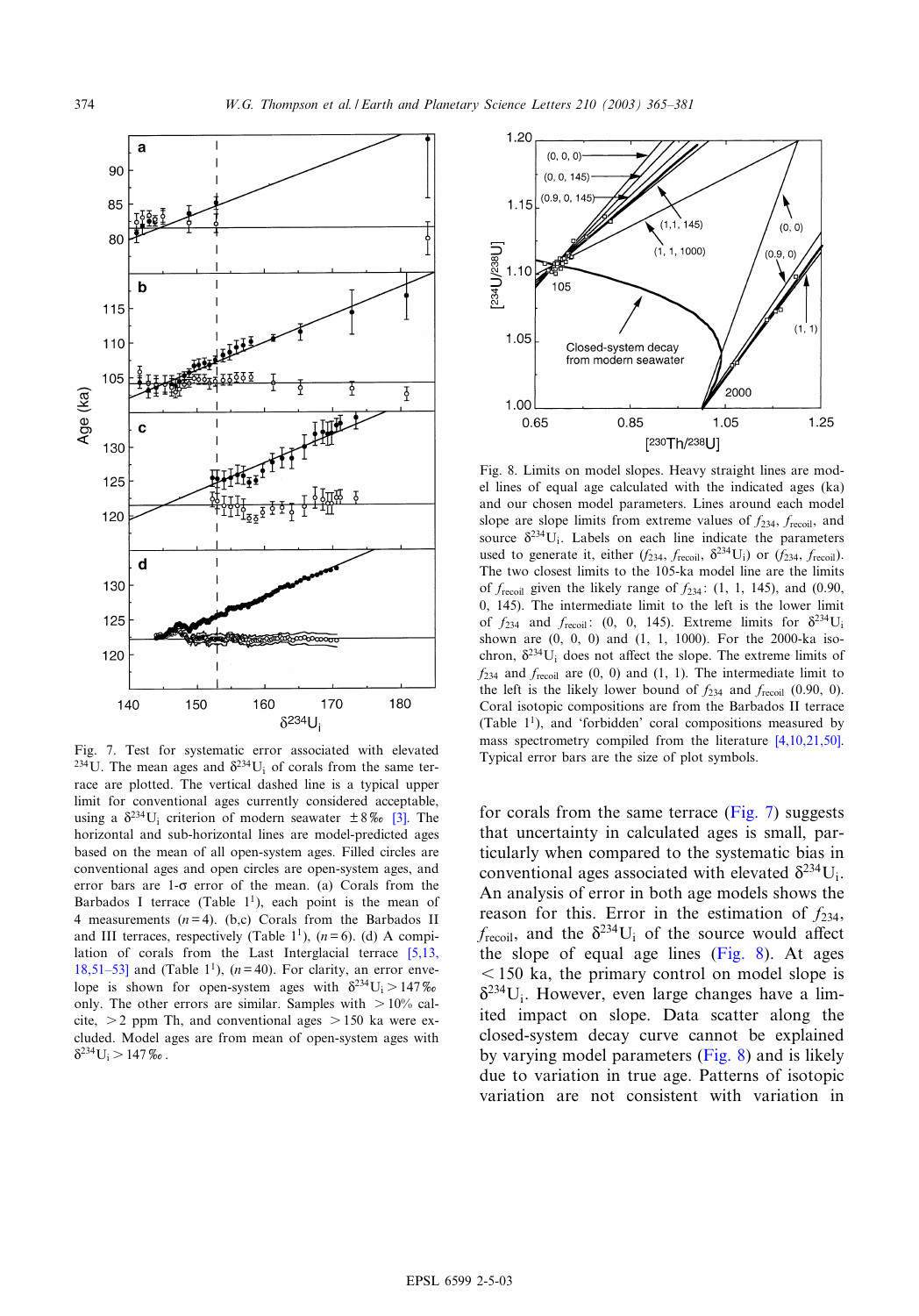slope parameters (Fig. 8), which would produce increased scatter at greater degrees of Th addition. [Furth](#page-6-0)ermore, the scatter of isotopic compositions around equal age lines decreases with age (Fig. 3). While this pattern is not consistent with model error because small deviations from modeled behavior would accumulate with time, it is consistent with compositional variation due to variation in true age. If the constraint of  $\delta^{234}U_i = 145$  is accepted, the range of slopes between the extreme limits of  $f_{234}$  and  $f_{\text{recoil}}$  is quite small (Fig. 8). At ages  $<$  150 ka, uncertainty in  $f_{234}$  and  $f_{\text{recoil}}$  has little effect on calculated ages, except for the most extreme isotopic compositions. If the lower limit of  $f_{234} \ge 0.90$  is accepted, the slope uncertainty is smaller still. At ages  $> 1500$  ka,  $\delta^{234}$ U<sub>i</sub> has no effect on the model slope, and the impact of  $f_{234}$  is maximum. The most extreme isotopic compositions of corals 'forbidden' via closed-system dec[ay can](#page-9-0) only be explained by an  $f_{234}$  very close to 1, and no composition plots below  $f_{234} = 0.90$  (Fig. 8). While the number of data points is small, this supports our independent estimate of the value and likely range of  $f_{234}$ . Variation in slope from the limits of frecoil is within the analytical precision of most data. Given likely parameter ranges, model slopes are we[ll const](#page-11-0)rained and potential errors from slope uncertainty are less than typical analytical errors (Fig. 9a).

The assumption that isotope addition is a continuous process is implicit in the derivation of open-system equations. While radioactive decay is certainly continuous, the transport efficiency of isotopes from source to sink may vary, introducing an age error that increases at higher degrees of addition. The sensitivity of calculated ages to a [catastro](#page-11-0)phic failure of the continuous addition assumption was tested. For each age plotted in Fig.  $9a$ ,  $^{234}$ Th and  $^{230}$ Th addition was modeled at a 5% rate for half the total time and then the system was allowed to evolve as a closed system. In this w[orst-case](#page-11-0) scenario, the age error introduced is always comparable to typical mea-surement error [\(Fi](#page-14-0)g. 9a). The apparent initial  $234$ U/ $238$ U of fossil corals increases with time to at least 550 ka [14], suggesting that the addition of 234U is broadly continuous until that time.

Therefore, the effects of possible variations in transport efficiency on the calculated ages should be negligible.

Two potential sources of error are relatively constant with the degree of addition: true coral  $\delta^{234}$ U<sub>i</sub> and measurement uncertainty. The  $\delta^{234}$ U [of paleo](#page-11-0)-seawater is a potential source of systematic error that may be significant at ages  $\leq 250$  ka (Fig. 9a). The  $^{234}$ U/ $^{238}$ U measurement is the dominant source of analytical error, contributing approximately two-thirds of the total. For the same absolute analytical errors, the total analytical uncertainty in open-system and conve[ntional](#page-11-0) ages is similar, with open-system ages having a slight advantage at ages older than 400 ka (Fig. 9a). Gain or loss of uranium or thorium, other than accounted for by the model, will produce similar errors in both open-system and conventional ages. Fortunately, standard screening criteria for uranium concentration,  $^{232}$ Th, and mineralogy should eliminate [most u](#page-9-0)nsuitable samples.

For conventional ages, increasing age with measured  $\delta^{234}$ U<sub>i</sub> (Fig. 7) is a source of systematic error that has not been explicitly included in previous estimates. The current practice is to accept only those ages tha[t f](#page-14-0)all within a limited range of measured  $\delta^{234}U_i$  close to the modern seawater value (e.g.  $\pm 8\%$  [3]). This ap[proach](#page-9-0) eliminates highly inaccurate ages, but does not remove the bias from the remaining ages (Fig. 7). This systematic error is about 400 years for every  $1\%$ deviation from the modern seawater value at 125 ka. In the case where measured  $\delta^{234}$ U<sub>i</sub> is identical to modern seawater, analytical uncertainty in the calculated coral  $\delta^{234}U_i$  represents a significant age uncertainty. For example, a  $2\%$  uncertainty in  $\delta^{234}U_i$  is equivalent to an 800-year age error at 125 ka that should be included in total age uncertainty.

In assessing the utility of open-system ages, it is useful to compare the combined uncertainties of open-system and conventional ages. Systematic error from the uncertainty in the  $\delta^{234}$ U of paleoseawater affects both ages equally and can be neglected in a compar[ison. Co](#page-11-0)mbined potential age error [arising](#page-11-0) from uncertainty in slope parameters increases with age (Fig. 9b) and degree of addition (Fig. 9c), and can be treated as two end-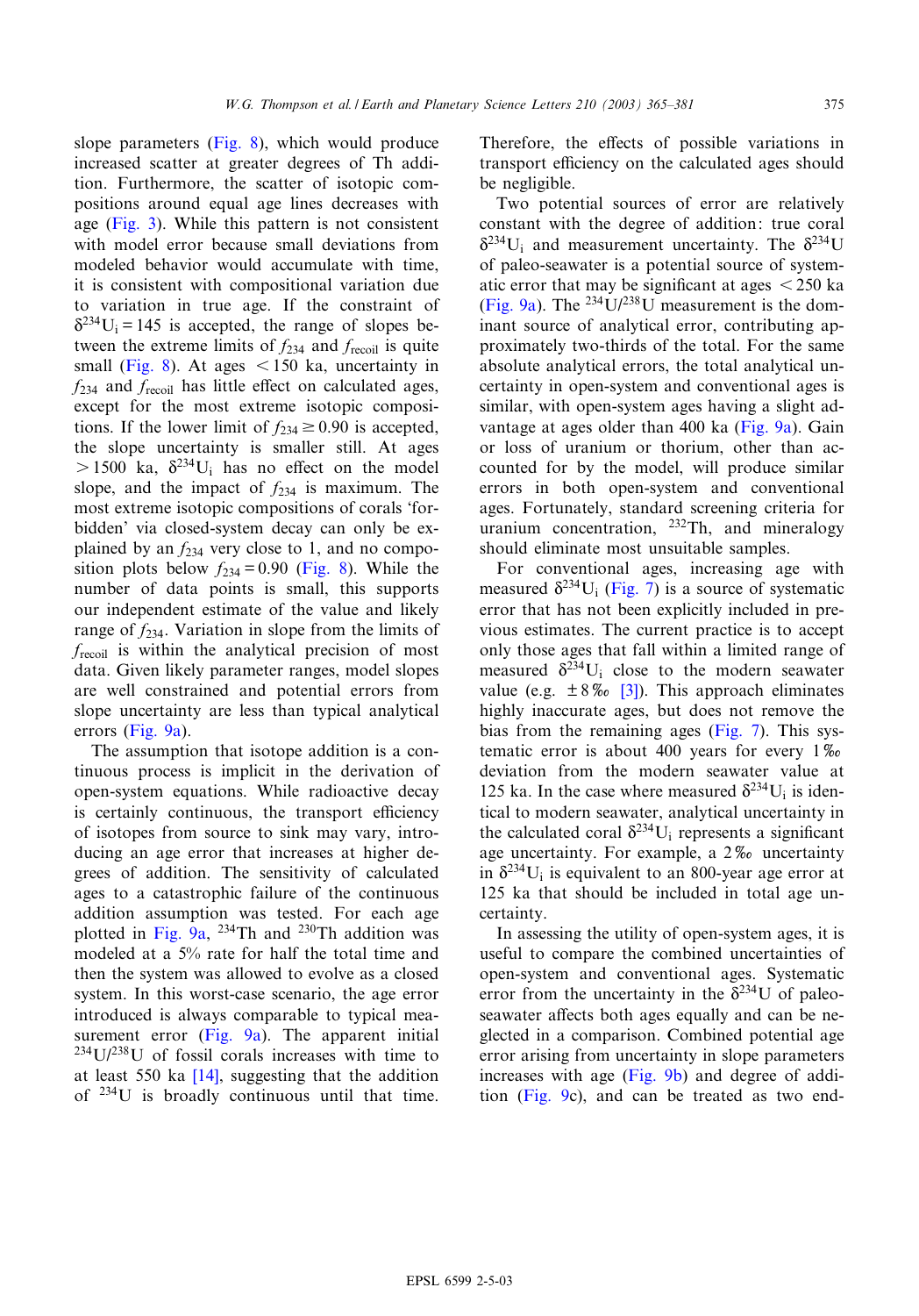$\leftarrow$ 

<span id="page-11-0"></span>member cases. If errors are random, due to natural variation of true parameter values about the estimated value, the propagated errors can be combined in the same fashion as analytical errors. In this case, the uncertainty from potential slope parameter error adds a small additional uncertainty to the measurement error, and the total uncertainty is comparable to the analytical uncertainty of conventional ages (Fig. 9b,c). If the estimated slope parameters are systematically different from their true values, they are a source of systematic error and must be added. In the unlikely case that all estimated parameters contribute a systematic error of the same sign, the combined analytical uncertainty and parameter error could be large (Fig.  $9b,c$ ). However, the possibility of open-system age bias can be explicitly tested



(Fig. 7). Although small degrees of bias [may es](#page-9-0)cape detection, the impact of such biases will be small. Furthermore, the error of the mean (Fig. 7) is expected to increase with  $\delta^{234}U_i$  if there are errors in the open-system ages due to random parameter variatio[n. The](#page-9-0)re is little in the data to suggest either systematic or random error in the open-system ages (Fig. 7), consistent with our independent error estimates based on likely parameter ranges (Fig. 9).

# 5.2. A mass balance for dissolved uranium

While the decay of dissolved uranium is an attractive mechanism for transporting daughters for a substantial distance between source and sink, the uranium mass balance is problematic. Certainly leaching and dissolution of carbonate

Fig. 9. (a) Open-system age error from incorrect parameter estimates. Isotopic compositions were calculated from Eqs. 20 and 21 (Appendix  $1^2$ ) with incorrect paramet[er valu](#page-4-0)es:  $f_{234} = 0.90$ ,  $f_{\text{recoil}} = 0$ , source  $\delta^{234}U_i = 135$ , coral  $\delta^{234}U_i = 148$ . Ages were calculated from these compositions with Eq. 1 using a value of 1.145 for the initial  $2\overline{3}4U/238U$  ratios, a value of 0.975 for  $f_{234}$ , and a value of 0.973 for  $f_{230}$ . Conventional and open-system age errors are propagated from 0.0015 and 0.0025 absolute analytical errors in the measured  $^{234}$ U/<sup>238</sup>U and 230Th/238U ratios, respectively. For errors that depend on the degree of addition, the results for an apparent excess 234U production of 5% are given. Sensitivity test results for catastrophic failure of continuous addition are also shown. For each age plotted, 234Th and 230Th addition was modeled at a 5% rate for half the total time and then the system was allowed to evolve as a closed system. (b) Combined error estimates for conventional and open-system ages. Systematic conventional age errors reflect the result of a  $5\%$  <sup>234</sup>Th and 230Th addition, and conventional analytical errors include age uncertainty from calculated  $\delta^{234}U_i$  as discussed in the text. Combined errors for open-system ages include the contributions from  $f_{234}$ ,  $f_{\text{recoil}}$ , source  $\delta^{234}U_i$ , and measurement uncertainties. Both systematic and random uncertainties from parameter estimation are shown. The extreme systematic error was calculated with  $f_{234} = 1$ ,  $f_{\text{recoil}} = 1$ , and source  $\delta^{234}U_i = 1000\%$ . Potential systematic error in coral  $\delta^{234}U_i$ was not included in either conventional or open-system estimates. (c) Combined error estimates as a function of measured  $\delta^{234}U_i$  at 122 ka. Systematic conventional error is calculated from modeled effects of Th addition. Conventional analytical error and open-system errors are calculated as in (b).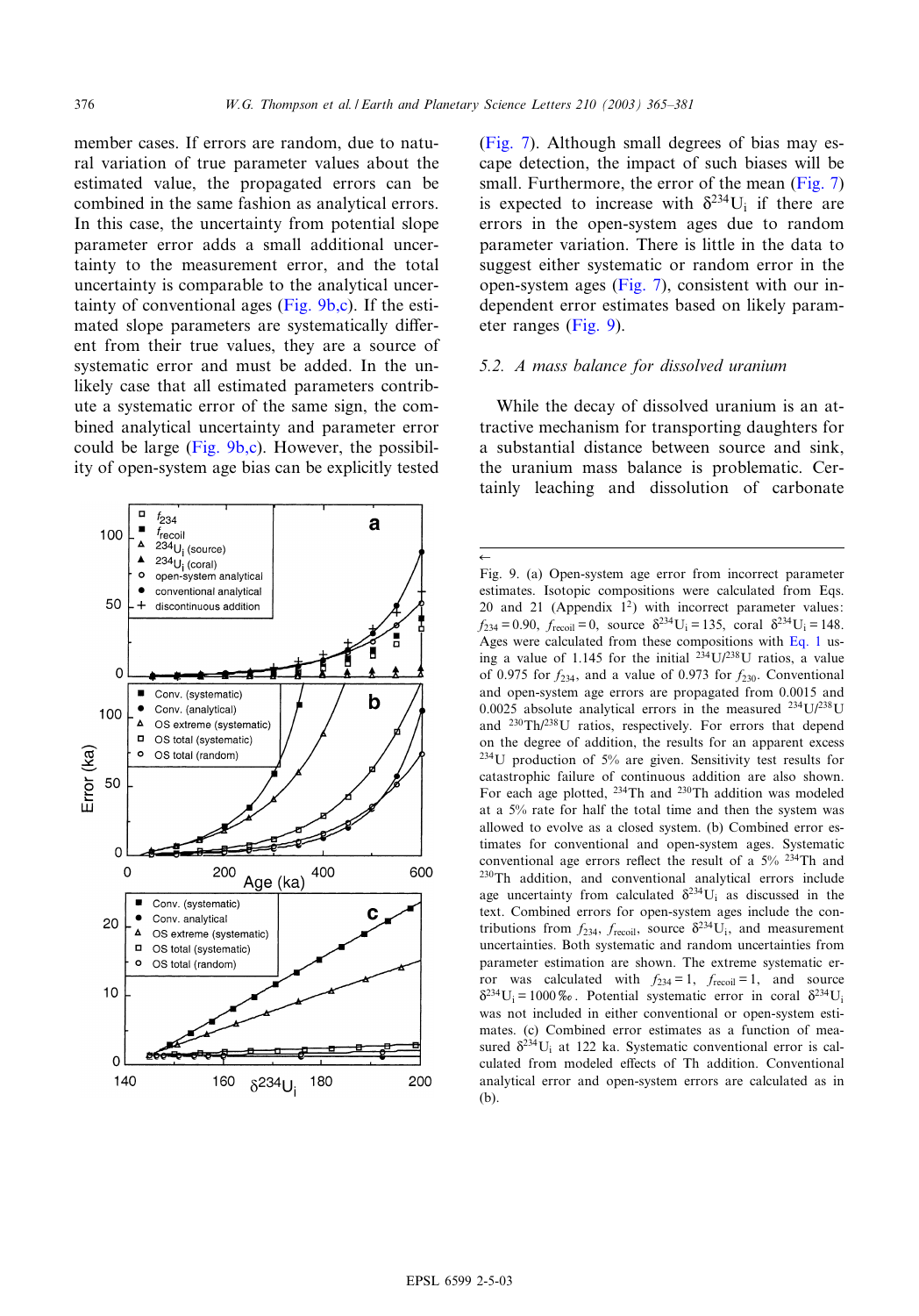should be a source of dissolved uranium. The conversion of aragonite to calcite during diagenesis may also provide a source of uran[ium](#page-15-0)enriched water because uranium is more easily accommodated in the aragonite lattice [44]. However, dissolved uranium concentrations required to produce observed isotopic anomalies are, in most cases, up to 5% of the coral uranium concentration. For every  $cm<sup>3</sup>$  of water moving through the system  $0.05 \text{ cm}^3$  of carbonate must be dissolved or completely stripped of its uranium to maintain the required concentration. Assuming that dissolved uranium moves through the reef system at the same rate as percolating water, impossibly large volumes of carbonate are required to maintain this concentration over hundreds of thousands of years. However, a portion of the water moves by overland flow during heavy rainfall events, and a substantial fraction of meteoric water flows quickly through fractures, while a [muc](#page-15-0)h smaller fraction flows slowly by seepage allowing significant interaction with the carbonate [45]. Still, maintenance of the required U concentration appears to require the dissolution of tens of meters of carbonate. If dissolved uranium decay is to be a significant contributor to  $^{234}$ Th and <sup>230</sup>Th addition, uranium must move more slowly through the reef than meteoric water. Retention of uranium in the reef system on cation exchange sites, and repeated precipitation and dissolution events may slow the movement of uranium through the system.

# 5.3. Isotopic mass balance and composition of source areas

The physics of  $\alpha$ -recoil predict that approximately 2.5% of the 234Th and 230Th production will escape coral aragonite needles in the source region, and enriched corals (Table  $1<sup>1</sup>$ ) show a mean gain of 4%. If the source region is composed of corals, or coral-derived sediment, then the initial U concentrations of source and sink are equal, and the mass ratio of sour[ce to](#page-15-0) enriched coral must be about 1.6. Intact corals make up about 40% of the total reef mass [40]. If 3/4 of these are enriched, the mass ratio of source to enriched coral is approximately 2 and the isotopic mass balance is potentially reasonable. Of 68 measured corals (Table  $1^1$ ) 26% show insignificant  $234$ U enrichment, and  $67%$  of unenriched corals came from terrace surfaces.

While the isotopic enrichment of many measured corals is clear, depletion in source regions has yet to be positively identified. Potential source regions are original surfaces of terraces, and preferential paths of surface and subsurface water flow, such as creek beds, fractures, dissolution features, unconformity surfaces, and zones of loosely consolidated sediments. Alpha recoil should result in source regions with younger U/ Th ages and lower  $\delta^{234}$ U<sub>i</sub>. However, U loss by either leaching or dissolution will leave  $230$ Th behind, producing older U/Th ages and elevated  $\delta^{234}$ U<sub>i</sub>. Source regions may have lower U concentrations if U leaching is important. Alpha-recoil depletion is greatest at the crystal surface, where depleted uranium is most likely to be removed. Very slow rates of crystal dissolution  $(0.1 \mu m)$ 100 kyr) could remove significant amounts of depleted uranium, pushing  $^{234}U/^{238}U$  towards closed-system values while the 230Th left behind increases the apparent age, further increasing  $\delta^{234}$ U<sub>i</sub>. In the data (Table 1<sup>1</sup>), there is no clear indication of systematically younger ages and only a few corals approach a [2.5% r](#page-9-0)ecoil loss. However, a small but significant increase in mean coral ages at low  $\delta^{234}$ U<sub>i</sub> (Fig. 7d) is consistent with the combined effects of  $\alpha$ -recoil and uranium loss. This shift in age can be produced if these corals have lost  $2.5\%$  of their  $^{234}$ U and  $230$ Th by recoil, and  $3-4%$  of their uranium by leaching. The calculated isotopic composition of the lost uranium is that expected at the surface of the crystal, where 50% of the decays are lost by recoil. Furthermore, the observed mean uranium concentration of measured A. palmata corals with  $\delta^{234}U_i \le 147$  (Table 1<sup>1</sup>) is about 5% lower than the rest. If these corals have lost small amounts of U from recoil-depleted crystal surfaces, these corals might be recoil sources, even though some  $\delta^{234}$ U<sub>i</sub> is higher than modern seawater. In such a scenario, dissolved uranium slowly removed from the system over time will have a lower  $^{234}U/^{238}U$ than the carbonate it was removed from. The uranium isotope ratios of Barbados and Bahamas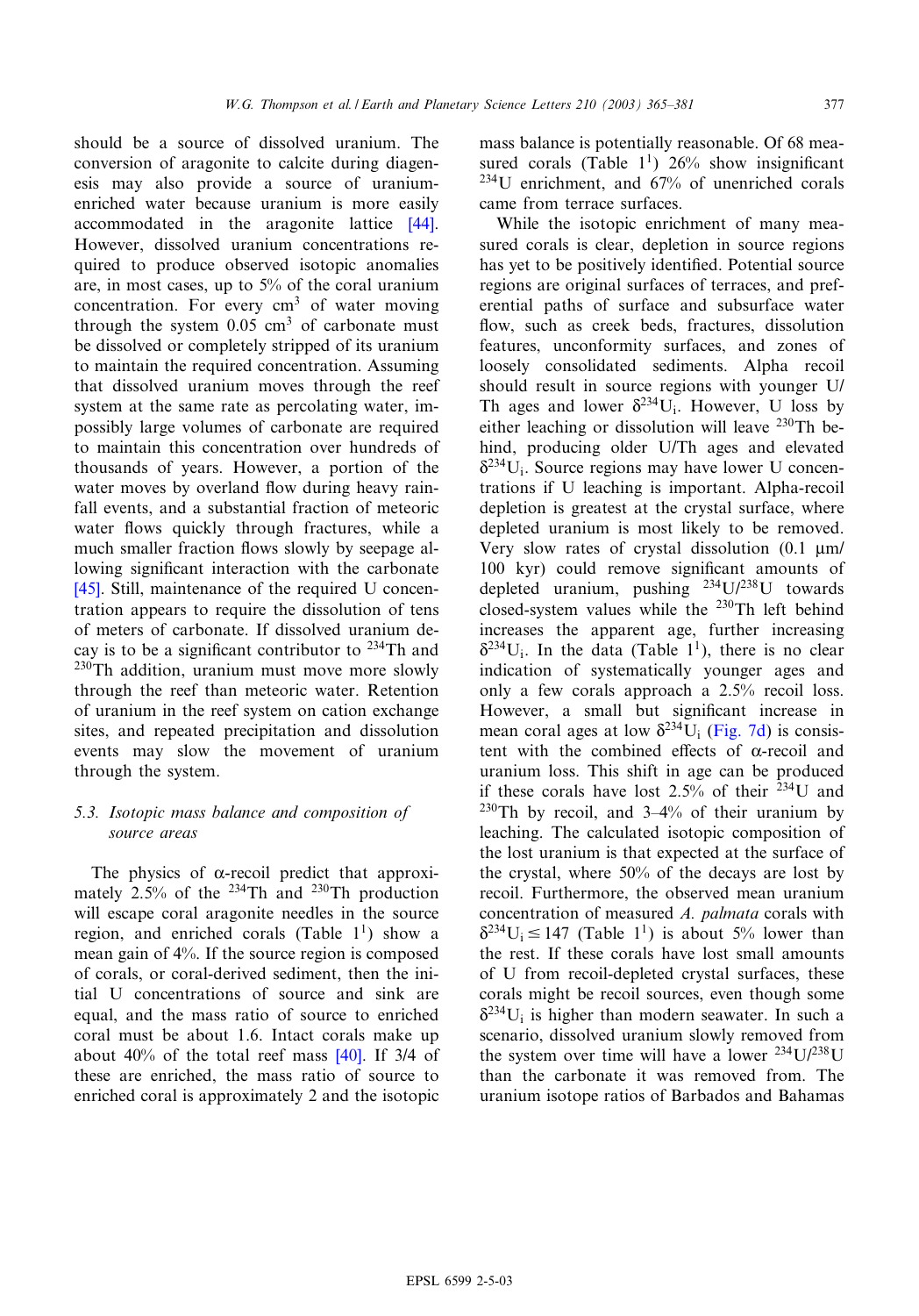groundwater [21,22], which are near secular equilibrium, are consistent with this explanation.

## 5.4. Alpha-recoil and thorium transport

The aqueously mediated  $\alpha$ -recoil pathway solves the elemental uranium mass balance problem because only  $^{234}$ Th and  $^{230}$ Th are mobilized, while  $> 99\%$  of the initial <sup>238</sup>U stays in place because of its long half-life. However, transport distances of aqueous thorium are likely to be small. It is possible that early diagenesis [cre](#page-15-0)ates a gradient of increasing uranium concentration with depth similar to observed Sr profiles  $[46]$ . In this case, <sup>234</sup>Th and 230Th addition would increase with depth while transport distances remain small. Direct recoil exchange [in t](#page-15-0)he solid phase seems unlikely because of the very short distance of  $\alpha$ -recoil in mineral grains [25], although the recoil distance in carbonates has never been measured. However, potential for 234Th and 230Th gain may still exist if the source material has relatively high U concentrations, is finely divided, and is in close contact with or intermingled with coral aragonite. The growth of secondary minerals and cements, and the aqueous transport of fine carbonate particles, may provide such material.

# 5.5. 234Th adsorption

The details of <sup>234</sup>Th adsorption and retention remain unclear. Why is the adsorbed 234Th not remobilized on decay to  $234$ U? If the proposed mechanisms are to explain elevated 234U, the adsorption process must be irreversible. It may be that some corals are protected from uranium loss because the water that reaches them has already equilibrated with carbonate. However, cleaning experiments indicate that while freshly adsorbed Th is readily removed from calcite, Th in natural [mar](#page-15-0)ine aragonite is not, suggesting these [isotopes](#page-7-0) are not simply adhering passively to the surface [27]. Moreover, a clear example of U loss (Fig. 5a) does not appear to restore the 234U to closed-system levels, suggesting the added 234U is not preferentially removed. Physically rem[oving](#page-14-0) the pore walls or outer surfaces of corals does not seem to change their  $^{234}U/^{238}U$  significantly [10]. This suggests the added  $^{234}$ U is finely dispersed in the coral. It is possible that Th is not simply adsorbed to the surfaces of the coral itself, but to the surfaces of the  $1-5$ -um diameter aragonite needles that comprise the coral structure. Perhaps Th initially adsorbs to coral surfaces and subsequently migrates by diffusion along crystal boundaries into the coral. In this case, physical or chemical cleaning of corals might well prove ineffective, and loss of  $234$ Th after decay to  $234$ U negligible.

In summary, although each of the proposed mechanisms has its drawbacks when examined in detail, the potential exists for all three to contribute excess  $^{234}$ U and  $^{230}$ Th to measured corals. There is no question that dissolved uranium and  $\alpha$ -recoil provide a source of <sup>234</sup>Th and <sup>230</sup>Th. Where one process alone may not explain the observations, several in conjunction may suffice. Taken together, these processes offer a self-consistent qualitative and quantitative explanation for observed U-series anomalies in corals.

# 6. Conclusions

The processes of dissolved uranium decay and  $\alpha$ -recoil provide a source of <sup>234</sup>Th and <sup>230</sup>Th, and the coupled addition of these Th isotopes offers a self-consistent explanation for observed U-series anomalies in corals. Equations, based on a twobox model of decay-related 234Th and 230Th redistribution, permit calculation of open-system ages. The U-series isotope ratios of corals from stratigraphically de¢ned terraces produce distinct, broadly linear arrays on a  $^{234}$ U/238U-230Th/238U isotope ratio diagram, and open-system model slopes are consistent with array trends. Model slopes are also consistent with measurements of older Barbados corals, and other coral measurements around the world, out to the extreme limits of possible open-system isotopic compositions. The consistent agreement of model-determined slopes with linear data arrays over a wide range of apparent excess 234U production and ages suggests the aggregate error in estimated parameters is not significant. The good agreement of opensystem ages with conventional ages of pristine corals suggests the accuracy of open-system ages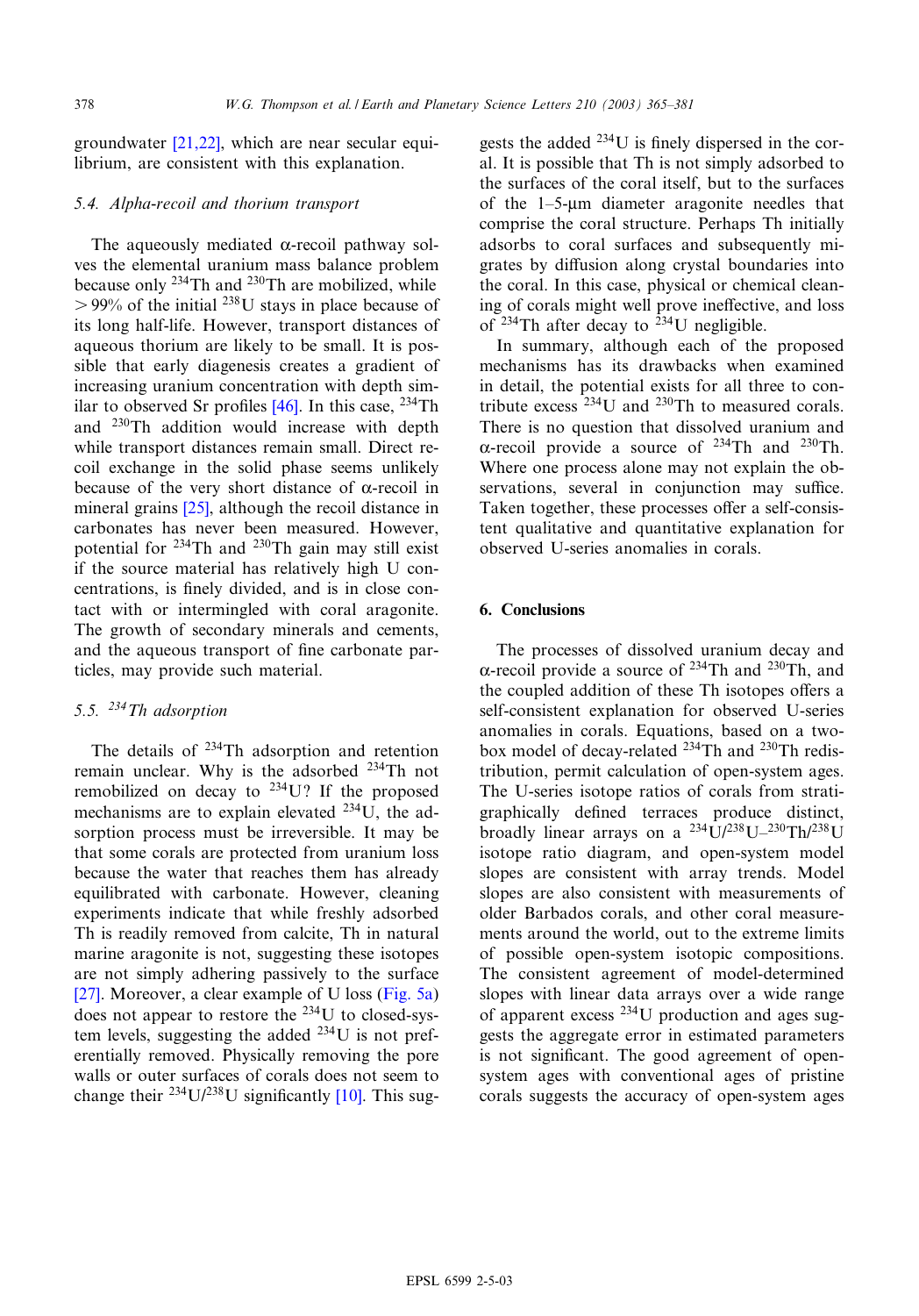<span id="page-14-0"></span>is comparable to conventional ages of the best available samples. While the systematic error in conventional ages is evident even at small deviations of  $\delta^{234}$ U<sub>i</sub>, the open-system model yields consistent ages, even at extreme  $\delta^{234}$ U<sub>i</sub>. There is little evidence of random or systematic errors to opensystem ages due to errors in parameter estimation. If the conventional age of corals with a  $\delta^{234}U_i$ identical to modern seawater provides the best estimate of true age, then the open-system model will improve the accuracy of coral age determinations. While sea-level reconstructions using U-series coral ages are severely hampered by the scarcity of samples that appear to have remained closed systems, the use of open-system ages offers the possibility to increase the database of reliable ages dramatically.

# Acknowledgements

We thank R. Fairbanks for access to his collection of Barbados corals and the Lamont P-54 mass spectrometry facility. J. Rubenstone and R. Mortlock provided technical assistance. Discussions with G. Henderson, W. Broecker and S. Hemming contributed materially to the manuscript. Thorough and thoughtful reviews by C. Stirling, G. Henderson, and an anonymous reviewer were extremely helpful. This work was supported by grants from the National Science Foundation (OCE98-18349, OCE98-11637, and OCE95-12391), the Lamont Climate Center and the Comer Science and Educational Foundation. This is LDEO contribution  $\#6438$ .[BARD]

#### **References**

- [1] M.L. Bender, R.G. Fairbanks, F.W. Taylor, R.K. Matthews, J.G. Goddard, W.S. Broecker, Uranium-series dating of Pleistocene reef tracts of Barbados, West Indies, GSA Bull. 90 (1979) 577-594.
- [2] E. Bard, R.G. Fairbanks, B. Hamelin, How accurate are the U^Th ages obtained by mass spectrometry on coral terraces, in: G.J. Kukla, E. Went (Eds.), Start of a Glacial, NATO ASI Series 13, Springer, Berlin, 1992, pp. 15^ 21.
- [3] C.D. Gallup, R.L. Edwards, R.G. Johnson, The timing of

high sea levels over the past 200,000 years, Science 263 (1994) 796-800.

- [4] C.H. Stirling, T.M. Esat, K. Lambeck, M.T. McCulloch, S.G. Blake, D.-C. Lee, A.N. Halliday, Orbital forcing of the marine isotope stage 9 interglacial, Science 291 (2001) 290^293.
- [5] C.H. Stirling, T.M. Esat, M.T. McCulloch, K. Lambeck, High precision U-series dating of corals from Western Australia and implications for the timing and duration of the last interglacial, Earth Planet. Sci. Lett. 135 (1995) 115^130.
- [6] W.S. Broecker, A preliminary evaluation of uranium series inequilibrium as a tool for absolute age measurement on marine carbonates, J. Geophys. Res. 68 (1963) 2817-2834.
- [7] F.M. Richter, K.K. Turekian, Simple models for the geochemical response of the ocean to climatic and tectonic forcing, Earth Planet. Sci. Lett. 119 (1993) 121^131.
- [8] B. Hamelin, E. Bard, A. Zindler, R.G. Fairbanks, 234U/ 238U mass spectrometry of corals: how accurate is the U-Th age of the last interglacial period?, Earth Planet. Sci. Lett. 106 (1991) 169-180.
- [9] R.L. Edwards, J.H. Chen, G.J. Wasserburg,  $^{238}U-^{234}U 230\text{Th}$ <sup>232</sup>Th systematics and the precise measurement of time over the past 500,000 years, Earth Planet. Sci. Lett. 81 (1986) 175^192.
- [10] G.M. Henderson, A.S. Cohen, R.K. O'Nions, 234U/238U ratios and 230Th ages for Hateruma Atoll corals: implications for coral diagenesis and seawater 234U/238U ratios, Earth Planet. Sci. Lett. 115 (1993) 65^73.
- [11] K.B. Cutler, Carbon-14 Calibration and Sea-Level History from High-Precision Thorium-230 and Protactinium-231 Dating of Corals, Ph.D. Thesis, University of Minnesota, Minneapolis, MN, 2000.
- [12] G.M. Henderson, Seawater  $(^{234}U/^{238}U)$  during the last 800 thousand years, Earth Planet. Sci. Lett. 199 (2002) 97^110.
- [13] J.H. Chen, H.A. Curran, B. White, G.J. Wasserburg, Precise chronology of the last interglacial period: 234U^230Th data from fossil coral reefs in the Bahamas, GSA Bull. 103 (1991) 82^97.
- [14] E. Bard, R.G. Fairbanks, B. Hamelin, A. Zindler, C.T. Hoang, Uranium-234 anomalies in corals older than 150,000 years, Geochim. Cosmochim. Acta 55 (1991) 2385^2390.
- [15] T.L. Ku, M. Ivanovitch, S. Luo, U-series dating of last interglacial high sea stands: Barbados revisited, Quat. Res. 33 (1990) 129^147.
- [16] M.L. Bender, F.T. Taylor, R.K. Matthews, Helium-uranium dating of corals from Middle Pleistocene Barbados reef tracts, Quat. Res. 3 (1973) 142^146.
- [17] P. Blanchon, A. Eisenhauer, Multi-stage reef development on Barbados during the last interglaciation, Quat. Sci. Rev. 20 (2001) 1093^1112.
- [18] R.L. Edwards, J.H. Chen, T.-L. Ku, G.J. Wasserburg, Precise timing of the last inter-glacial period from mass spectrometric analysis of <sup>230</sup>Th in corals, Science 236 (1987) 1547^1553.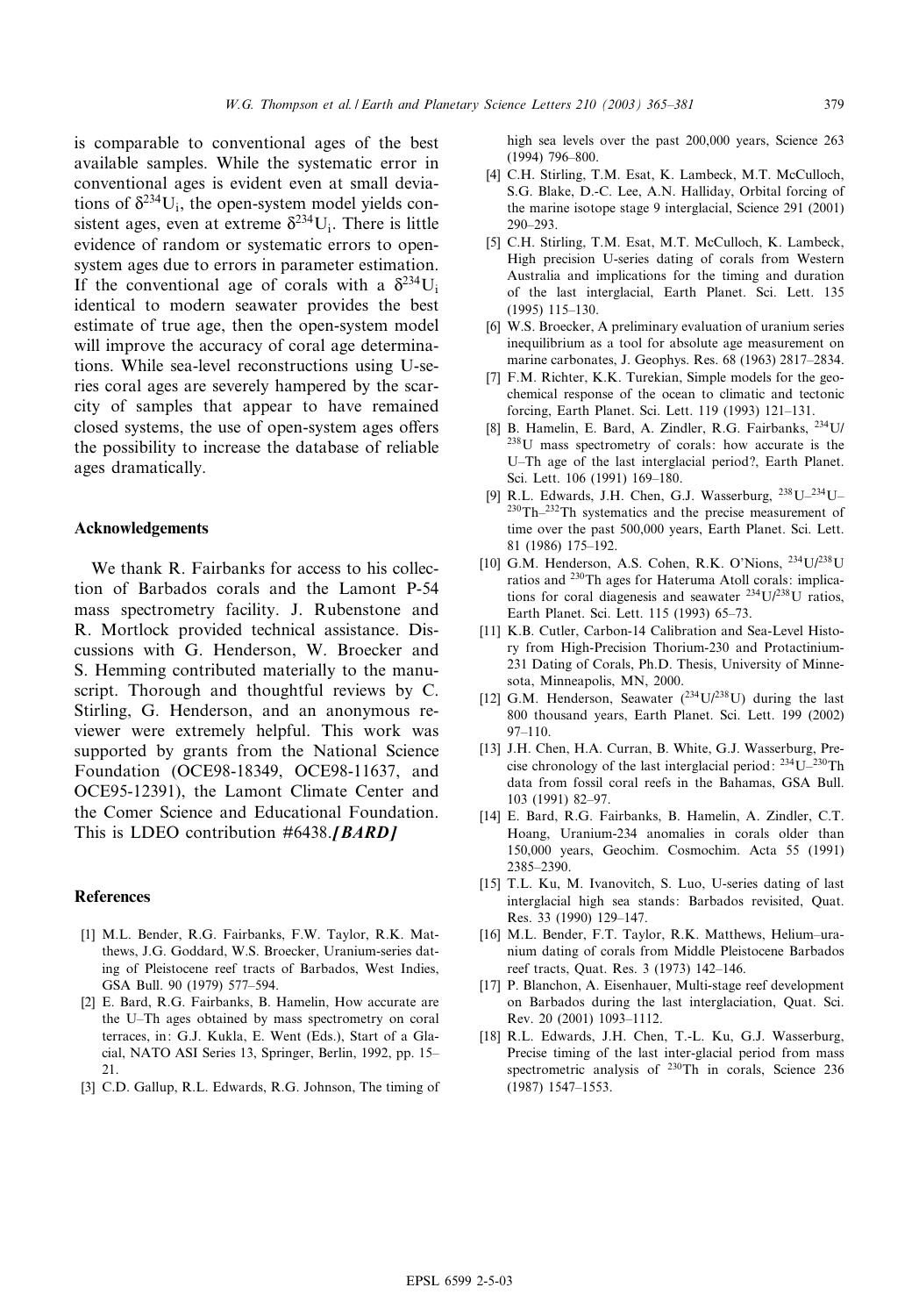- <span id="page-15-0"></span>[19] C.D. Gallup, H. Cheng, F.W. Taylor, R.L. Edwards, Direct determination of the timing of sea level change during Termination II, Science 295 (2002) 310^313.
- [20] K.J. Mesolella, R.K. Matthews, W.S. Broecker, D.L. Thurber, The astronomical theory of climatic change: Barbados data, J. Geol. 77 (1969) 250^274.
- [21] J.L. Banner, G.J. Wasserburg, J.H. Chen, J.D. Humphrey, Uranium-series evidence on diagenesis and hydrology in Pleistocene carbonates of Barbados, West Indies, Earth Planet. Sci. Lett. 107 (1991) 129-137.
- [22] J.H. Chen, G.J. Wasserburg,  $^{234}$ U and  $^{230}$ Th in groundwaters and 230Th ages of fossil corals, Eos 71 (1990) 1719.
- [23] D. Langmuir, J.S. Herman, The mobility of thorium in natural waters at low temperatures, Geochim. Cosmochim. Acta 44 (1980) 1753^1766.
- [24] C. Fruijtier, T. Elliot, W. Schlager, Mass-spectrometric  $234$ U $-230$ Th ages from the Key Largo Formation, Florida Keys, United States: Constraints on diagenetic age disturbance, GSA Bull. 112 (2000) 267-277.
- [25] K. Kigoshi, Alpha-recoil thorium-234 dissolution into water and uranium-234/uranium-238 disequilibrium in nature, Science 173 (1971) 47-48.
- [26] G.M. Henderson, N.C. Slowey, Evidence from U-Th dating against Northern Hemisphere forcing of the penultimate deglaciation, Nature 404 (2000) 61-66.
- [27] G.M. Henderson, N.C. Slowey, M.Q. Fleisher, U-Th dating of carbonate platform and slope sediments, Geochim. Cosmochim. Acta 654 (2001) 2757^2770.
- [28] W.G. Thompson, R.G. Fairbanks, J.L. Rubenstone, R.A. Mortlock, R.C. Speed, The age and duration of the last interglacial highstand from U-Th coral ages: accounting for isotopic addition, GSA Abs. Prog. 33 (2001) A23.
- [29] W.G. Thompson, M.W. Spiegelman, S.L. Goldstein, R.C. Speed, The timing of glacial terminations from open-system ages of corals, Geochim. Cosmochim. Acta 66 (2002) A773.
- [30] H. Cheng, R.L. Edwards, M.T. Murrell, T.M. Benjamin, Uranium-thorium-protactinium dating systematics, Geochim. Cosmochim. Acta 62 (1998) 3437^3452.
- [31] X. Luo, M. Rehkamper, D.-C. Lee, A.N. Halliday, High precision  $^{230}Th/^{232}Th$  and  $^{234}U/^{238}U$  measurements using energy-¢ltered ICP magnetic sector multiple collector mass spectrometry, Int. J. Mass Spectrom. Ion Process. 171 (1997) 105^117.
- [32] E. Bard, B. Hamelin, R.G. Fairbanks, A. Zindler, G. Mathieu, M. Arnold, U/Th and  $^{14}$ C ages of corals from Barbados and their use for calibrating the  $^{14}$ C time scale beyond 9,000 years B.P, Nuc. Instr. Meth. B 52 (1990) 461^468.
- [33] E. Bard, B. Hamelin, R.G. Fairbanks, A. Zindler, Calibration of the C14 timescale over the past 30,000 years using mass spectrometric U^Th ages from Barbados corals, Nature 345 (1990) 405^409.
- [34] E. Bard, C. Jouannic, B. Hamelin, P. Pirazolli, M. Arnold, G. Faure, P. Sumosusastro, Syaefudin, Pleistocene sea levels and tectonic uplift based on dating of corals

from Sumba Island, Indonesia, Geophys. Res. Lett. 23 (1996) 1473^1476.

- [35] H. Cheng, R.L. Edwards, J. Hoff, C.D. Gallup, D.A. Richards, Y. Asmerom, The half lives of uranium-234 and thorium-230, Chem. Geol. 169 (2000) 17^33.
- [36] D. Delanghe, E. Bard, B. Hamelin, New TIMS constraints on the uranium-238 and uranium-234 in seawaters from the main ocean basins and the Mediterranean Sea, Mar. Chem. 80 (2002) 79-93.
- [37] R.L. Fleischer, Isotopic disequilibrium of uranium alpharecoil damage and preferential solution effects, Science 207 (1980) 979^981.
- [38] D.M. Bonotto, J.N. Andrews, The mechanism of 234U/ 238U activity ratio enhancement in karstic limestone groundwater, Chem. Geol. 103 (1993) 193^206.
- [39] M. Ivanovitch, R.S. Harmon, Uranium-Series Disequilibrium, Oxford University Press, New York, 1992.
- [40] D.K. Hubbard, A.I. Miller, D. Scaturo, Production and cycling of calcium carbonate in a shelf-edge reef system (St. Croix, U.S. Virgin Islands) applications to the nature of reef systems in the fossil record, J. of Sediment. Petrol. 60 (1990) 335^360.
- [41] F.W. Taylor, The Uplifted Reef Tracts of Barbados, West Indies: Detailed Mapping and Radiometric Dating of Selected Areas, M.Sc. Thesis, Brown University, Providence, RI, 1974.
- [42] T.S. Cross, B.W. Cross, U, Sr, and Mg in Holocene and Pleistocene corals A. palmata and M. annularis, J. Sediment. Petrol. 53 (1983) 587-594.
- [43] T.H. Flor, W.S. Moore, Radium/calcium and uranium/ calcium determinations for Western Atlantic reef corals, in: Proceedings, Third International Coral Reef Symposium, University of Miami, Miami, FL, 1977, pp. 555^ 561.
- [44] R.J. Reeder, M. Nugent, G.M. Lamble, C.D. Tait, D.E. Morris, Uranyl incorporation into calcite and aragonite: XAFS and luminescence studies, Environ. Sci. Tech. 34  $(2000)$  638-644.
- [45] P.L. Smart, H. Friederich, Water movement and storage in the unsaturated zone of a maturely karstified aquifer, Mendip Hills, England, in: Proceedings, Conference on Environmental Problems in Karst Terrains and Their Solution, National Well Water Association, Bowling Green, KY, 1987, pp. 57-87.
- [46] P.D. Wagner, Geochemical Characterization of Meteoric Diagenesis in Limestone: Development and Applications, Ph.D. Thesis, Brown University, Providence, RI, 1983.
- [47] D.R. Muhs, K.R. Simmons, B. Steinke, Timing and warmth of the Last Interglacial period: new U-series evidence from Hawaii and Bermuda and a new fossil compilation for North America, Quat. Sci. Rev. 21 (2002) 1355^1383.
- [48] J. Chappel, H. Polach, Post-glacial sea-level rise from a coral record at Huon Peninsula, Papua New Guinea, Nature 349 (1991) 147-149.
- [49] T.M. Esat, M.T. McCulloch, J. Chappel, B. Pillans, A.